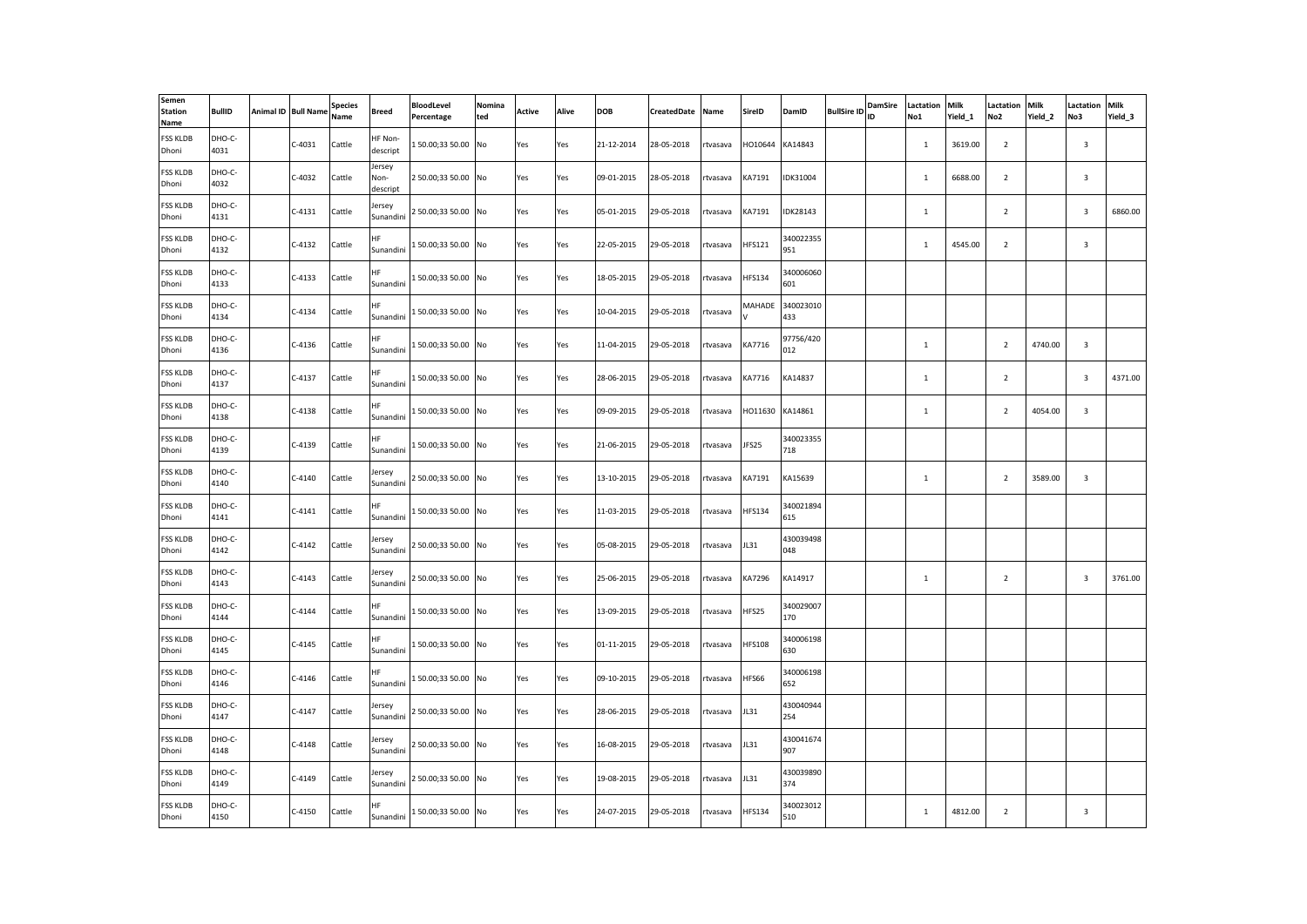| Semen<br><b>Station</b><br>Name | <b>BullID</b>  | Animal ID Bull Name   | <b>Species</b><br>Name | Breed               | <b>BloodLevel</b><br>Percentage | Nomina<br>ted | <b>Active</b> | Alive | DOB        | CreatedDate | Name     | SireID               | DamID            | <b>BullSire ID</b> | DamSire<br>ID | Lactation<br>No1 | Milk<br>Yield_1 | Lactation<br>No <sub>2</sub> | Milk<br>Yield 2 | Lactation<br>No3        | Milk<br>Yield_3 |
|---------------------------------|----------------|-----------------------|------------------------|---------------------|---------------------------------|---------------|---------------|-------|------------|-------------|----------|----------------------|------------------|--------------------|---------------|------------------|-----------------|------------------------------|-----------------|-------------------------|-----------------|
| <b>FSS KLDB</b><br>Dhoni        | DHO-C-<br>4151 | $C-4151$              | Cattle                 | HF<br>Sunandini     | 150.00;33 50.00 No              |               | Yes           | Yes   | 25-08-2015 | 29-05-2018  | rtvasava | HO10644              | KA14838          |                    |               | $\mathbf{1}$     |                 | $\overline{2}$               |                 | $\overline{\mathbf{3}}$ | 3707.00         |
| <b>FSS KLDB</b><br>Dhoni        | DHO-C-<br>4231 | ZAN                   | Cattle                 | ΗF<br>Sunandini     | 150.00;43 50.00 No              |               | Yes           | Yes   | 20-12-2015 | 24-06-2019  | rtvasava | <b>HFS108</b>        | 340010736<br>307 |                    |               |                  |                 |                              |                 |                         |                 |
| <b>FSS KLDB</b><br>Dhoni        | DHO-C-<br>4232 | THRILLER Cattle       |                        | HF<br>Sunandini     | 150.00;4350.00 No               |               | Yes           | Yes   | 12-11-2015 | 24-06-2019  | rtvasava | HFS83                | 340032957<br>333 |                    |               |                  |                 |                              |                 |                         |                 |
| <b>FSS KLDB</b><br>Dhoni        | DHO-C-<br>4233 | SUNSHINE Cattle       |                        | HF<br>Sunandini     | 150.00;43 50.00 No              |               | Yes           | Yes   | 23-10-2015 | 24-06-2019  | rtvasava | HFS95                | 340021849<br>687 |                    |               |                  |                 |                              |                 |                         |                 |
| <b>FSS KLDB</b><br>Dhoni        | DHO-C-<br>4234 | VILLEY                | Cattle                 | Jersey<br>Sunandini | 250.00;4350.00 No               |               | Yes           | Yes   | 22-04-2016 | 24-06-2019  | rtvasava | CJ6026               | 430023034<br>367 |                    |               |                  |                 |                              |                 |                         |                 |
| <b>FSS KLDB</b><br>Dhoni        | DHO-C-<br>4235 | WILLIAMS Cattle<br>ON |                        | Jersey<br>Sunandini | 2 50.00;43 50.00 No             |               | Yes           | Yes   | 12-12-2016 | 24-06-2019  | rtvasava | CJ6026               | 430041417<br>055 |                    |               |                  |                 |                              |                 |                         |                 |
| <b>FSS KLDB</b><br>Dhoni        | DHO-C-<br>4236 | SHOW<br><b>NUFF</b>   | Cattle                 | lersey<br>Sunandini | 2 50.00;43 50.00 No             |               | Yes           | Yes   | 02-12-2016 | 24-06-2019  | rtvasava | CBJY137              | 380038192        |                    |               | $\mathbf{1}$     |                 | $\overline{2}$               |                 | $\overline{3}$          | 4417.45         |
| <b>FSS KLDB</b><br>Dhoni        | DHO-C-<br>4237 | TRYON                 | Cattle                 | Jersey<br>Sunandini | 250.00;4350.00 No               |               | Yes           | Yes   | 07-09-2015 | 24-06-2019  | rtvasava | CB307                | X522             |                    |               | $\mathbf{1}$     | 2981.00         | $\overline{2}$               |                 | $\overline{3}$          |                 |
| <b>FSS KLDB</b><br>Dhoni        | DHO-C-<br>4238 | SHREYAS Cattle        |                        | lersey<br>Sunandini | 2 50.00;43 50.00 No             |               | Yes           | Yes   | 14-11-2015 | 24-06-2019  | rtvasava | CB307                | X586             |                    |               | $\mathbf{1}$     | 3000.00         | $\overline{2}$               |                 | $\overline{3}$          |                 |
| <b>FSS KLDB</b><br>Dhoni        | DHO-C-<br>4240 | PERISIC               | Cattle                 | Jersey<br>Sunandini | 2 50.00;43 50.00 No             |               | Yes           | Yes   | 17-04-2016 | 24-06-2019  | rtvasava | 29JE3509             | 1X298            |                    |               | $\mathbf{1}$     |                 | $\overline{2}$               |                 | $\overline{\mathbf{3}}$ | 3600.00         |
| <b>FSS KLDB</b><br>Dhoni        | DHO-C-<br>4241 | MAESTRO Cattle        |                        | Jersey<br>Sunandini | 250.00;4350.00 No               |               | Yes           | Yes   | 04-01-2016 | 24-06-2019  | rtvasava | JL31                 | 430023532<br>040 |                    |               |                  |                 |                              |                 |                         |                 |
| <b>FSS KLDB</b><br>Dhoni        | DHO-C-<br>4242 | RAMBO                 | Cattle                 | lersey<br>Sunandini | 250.00;4350.00 No               |               | Yes           | Yes   | 21-03-2016 | 24-06-2019  | rtvasava | <b>JS54</b>          | 430041517<br>643 |                    |               |                  |                 |                              |                 |                         |                 |
| <b>FSS KLDB</b><br>Dhoni        | DHO-C-<br>4243 | MILLANIU<br>м         | Cattle                 | ΗF<br>Sunandini     | 150.00;4350.00 No               |               | Yes           | Yes   | 11-12-2015 | 24-06-2019  | rtvasava | HO011971 KA14833     |                  |                    |               | $\mathbf{1}$     |                 | $\overline{2}$               |                 | $\overline{\mathbf{3}}$ | 3825.00         |
| <b>FSS KLDB</b><br>Dhoni        | DHO-C-<br>4244 | TITAN                 | Cattle                 | HF<br>Sunandini     | 150.00;43 50.00 No              |               | Yes           | Yes   | 19-11-2015 | 24-06-2019  | rtvasava | KA7490               | KA14914          |                    |               | $\mathbf{1}$     |                 | $\overline{2}$               | 4948.00         | $\overline{3}$          |                 |
| <b>FSS KLDB</b><br>Dhoni        | DHO-C-<br>4245 | VEER                  | Cattle                 | Jersey<br>Sunandini | 2 50.00;43 50.00 No             |               | Yes           | Yes   | 02-07-2016 | 24-06-2019  | rtvasava | KA6966               | IDK29092         |                    |               | $\mathbf{1}$     |                 | $\overline{2}$               | 6776.00         | $\overline{3}$          |                 |
| <b>FSS KLDB</b><br>Dhoni        | DHO-C-<br>4246 | THEJUS                | Cattle                 | ΗF<br>Sunandini     | 150.00;4350.00 No               |               | Yes           | Yes   | 13-03-2016 | 24-06-2019  | rtvasava | KA7490               | IDK31483         |                    |               | $\mathbf{1}$     |                 | $\overline{2}$               |                 | $\overline{3}$          | 5772.00         |
| <b>FSS KLDB</b><br>Dhoni        | DHO-C-<br>4247 | MAXIMUS Cattle        |                        | HF<br>Sunandini     | 150.00;4350.00 No               |               | Yes           | Yes   | 03-12-2016 | 24-06-2019  | rtvasava | KA11052              | IDK32129         |                    |               | $\mathbf{1}$     |                 | $\overline{2}$               | 5445.00         | $\overline{3}$          |                 |
| <b>FSS KLDB</b><br>Dhoni        | DHO-C-<br>4248 | TAHONTA Cattle        |                        | HF<br>Sunandini     | 150.00;43 50.00 No              |               | Yes           | Yes   | 21-09-2015 | 24-06-2019  | rtvasava | HFS20                | KA15619          |                    |               | $\mathbf{1}$     |                 | $\overline{2}$               |                 | $\overline{3}$          | 3839.00         |
| <b>FSS KLDB</b><br>Dhoni        | DHO-C-<br>4249 | TROUBAD<br><b>OR</b>  | Cattle                 | HF<br>Sunandini     | 150.00;43 50.00 No              |               | Yes           | Yes   | 21-09-2015 | 24-06-2019  | rtvasava | <b>HFS20</b>         | KA15618          |                    |               | $\mathbf{1}$     |                 | $\overline{2}$               |                 | $\overline{\mathbf{3}}$ | 3545.00         |
| <b>FSS KLDB</b><br>Dhoni        | DHO-C-<br>4250 | TOPICURE Cattle       |                        | ΗF<br>Sunandini     | 150.00;4350.00 No               |               | Yes           | Yes   | 25-09-2015 | 24-06-2019  | rtvasava | <b>HFS20</b>         | KA15614          |                    |               | $1\,$            |                 | $\overline{2}$               | 3566.00         | $\overline{\mathbf{3}}$ |                 |
| <b>FSS KLDB</b><br>Dhoni        | DHO-C-<br>4251 | RAKITIC               | Cattle                 | HF.<br>Sunandini    | 150.00;4350.00 No               |               | Yes           | Yes   | 08-06-2016 | 24-06-2019  | rtvasava | SAG-<br><b>JIGAR</b> | 420013248<br>356 | SAG-<br>NEELKANT   |               |                  |                 |                              |                 |                         |                 |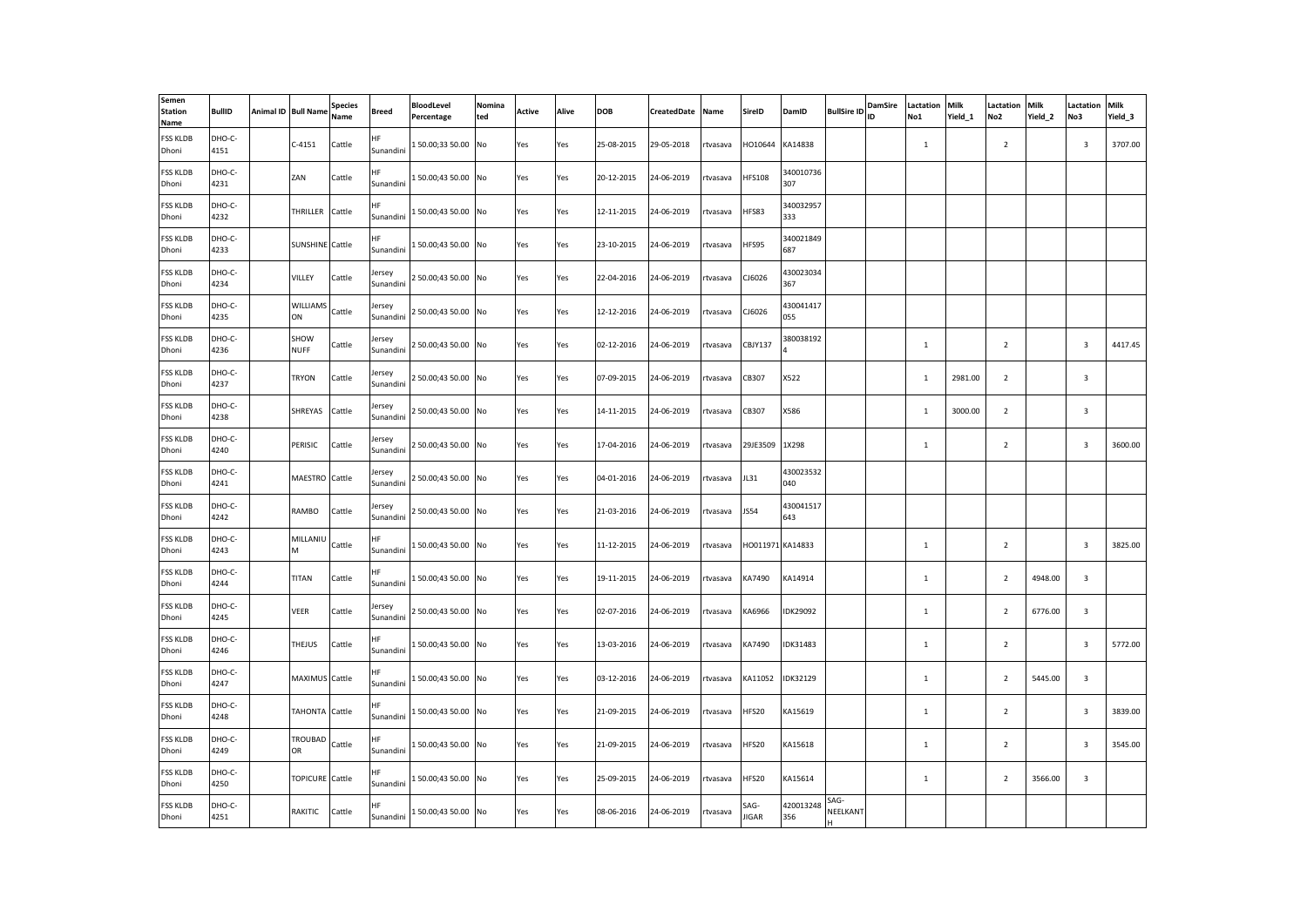| Semen<br><b>Station</b><br>Name | <b>BullID</b>            |                 | Animal ID Bull Name         | <b>Species</b><br>Name | Breed                                  | <b>BloodLevel</b><br>Percentage         | Nomina<br>ted | Active | Alive | <b>DOB</b> | CreatedDate | Name     | SireID           | DamID             | <b>BullSire ID</b> | <b>DamSire</b><br>ID | Lactation<br>No1 | <b>Milk</b><br>Yield 1 | Lactation<br>No <sub>2</sub> | Milk<br>Yield 2 | Lactation<br>No3 | Milk<br>Yield 3 |
|---------------------------------|--------------------------|-----------------|-----------------------------|------------------------|----------------------------------------|-----------------------------------------|---------------|--------|-------|------------|-------------|----------|------------------|-------------------|--------------------|----------------------|------------------|------------------------|------------------------------|-----------------|------------------|-----------------|
| <b>FSS KLDB</b><br>Dhoni        | DHO-C-<br>4252           |                 | <b>MODRIC</b>               | Cattle                 | HF<br>Sunandini                        | 150.00;43 50.00 No                      |               | Yes    | Yes   | 24-07-2016 | 24-06-2019  | rtvasava | SAG-<br>JIGAR    | 420013248<br>265  | SAG-<br>NEELKANT   |                      |                  |                        |                              |                 |                  |                 |
| <b>FSS KLDB</b><br>Dhoni        | DHO-C-<br>4253           |                 | <b>TYCOON</b>               | Cattle                 | lersey<br>Sunandini                    | 2 50.00;43 50.00 No                     |               | Yes    | Yes   | 14-09-2015 | 24-06-2019  | tvasava  | <b>JL31</b>      | 430023034<br>722  |                    |                      |                  |                        |                              |                 |                  |                 |
| <b>FSS KLDB</b><br>Dhoni        | DHO-C-<br>4254           |                 | RAHANE                      | Cattle                 | lersev<br>Sunandini                    | 2 50.00;43 50.00 No                     |               | Yes    | Yes   | 13-11-2016 | 24-06-2019  | rtvasava | KA6966           | IDK31512          |                    |                      | $\mathbf{1}$     | 7049.90                | $\overline{2}$               |                 | 3                |                 |
| <b>FSS KLDB</b><br>Dhoni        | DHO-C-<br>4255           |                 | PANT                        | Cattle                 | lersey<br>Sunandini                    | 2 50.00;43 50.00 No                     |               | Yes    | Yes   | 12-04-2016 | 24-06-2019  | tvasava  | KA6966           | <b>IDK31515</b>   |                    |                      | $\mathbf{1}$     | 6945.00                | $\overline{2}$               |                 | 3                |                 |
| <b>FSS KLDB</b><br>Dhoni        | DHO-C-<br>4256           |                 | WARNER                      | Cattle                 | lersey<br>Sunandini                    | 2 50.00;43 50.00 No                     |               | Yes    | Yes   | 12-02-2016 | 24-06-2019  | rtvasava | <b>JS22</b>      | 430041675<br>524  |                    |                      |                  |                        |                              |                 |                  |                 |
| <b>FSS KLDB</b><br>Dhoni        | DHO-C-<br>4257           |                 | <b>RHODES</b>               | Cattle                 | lersey<br>Sunandini                    | 2 50.00;43 50.00 No                     |               | Yes    | Yes   | 08-02-2016 | 24-06-2019  | rtvasava | SAG-JS-60        | 430011503<br>516  | 214                |                      |                  |                        |                              |                 |                  |                 |
| <b>FSS KLDB</b><br>Dhoni        | DHO-C-<br>4258           |                 | <b>MORKEL</b>               | Cattle                 | ΗF<br>Sunandini                        | 150.00;4350.00 No                       |               | Yes    | Yes   | 28-09-2016 | 24-06-2019  | rtvasava | SAG-<br>JIGAR    | 420013030<br>902  | SAG-<br>NEELKANT   |                      |                  |                        |                              |                 |                  |                 |
| <b>FSS KLDB</b><br>Dhoni        | DHO-C-<br>4259           |                 | RAYDU                       | Cattle                 | Jersey<br>Sunandini                    | 2 50.00;43 50.00 No                     |               | Yes    | Yes   | 02-02-2017 | 24-06-2019  | rtvasava | KA7823           | 29200/343<br>01   |                    |                      | $\mathbf{1}$     |                        | $\overline{2}$               | 5530.35         | $\overline{3}$   |                 |
| <b>FSS KLDB</b><br>Dhoni        | DHO-C-<br>4260           |                 | PUJARA                      | Cattle                 | lersey<br>Sunandini                    | 2 50.00;43 50.00 No                     |               | Yes    | Yes   | 20-11-2016 | 24-06-2019  | rtvasava | KA6966           | 32131             |                    |                      | 1                | 5827.45                | $\overline{2}$               |                 | 3                |                 |
| <b>FSS KLDB</b><br>Dhoni        | DHO-C-<br>4331           |                 | 4331/420<br>01876489 Cattle |                        | Jersey<br>Sunandini                    | 2 50.00;43 50.00 No                     |               | Yes    | Yes   | 05-04-2017 | 02-07-2020  | abadmn   | KA6966           | 2991              |                    |                      | $\mathbf{1}$     | 6659.00                | $\overline{2}$               |                 | 3                |                 |
| <b>FSS KLDB</b><br>Dhoni        | DHO-C-<br>4332           |                 | 4332/420<br>01876497 Cattle |                        | lersey<br>Sunandini                    | 2 50.00;43 50.00 No                     |               | Yes    | Yes   | 15-05-2017 | 10-07-2020  | abadmn   | KA7823           | 317533350         |                    |                      |                  |                        |                              |                 |                  |                 |
| <b>FSS KLDB</b><br>Dhoni        | DHO-C-<br>4333           |                 | 4333/420<br>01876483 Cattle |                        | Jersey<br>Sunandini                    | 2 50.00;43 50.00 No                     |               | Yes    | Yes   | 16-07-2017 | 10-07-2020  | abadmn   | KA7823           | 3730740           |                    |                      | 1                |                        | $\overline{2}$               | 6077.00         | 3                |                 |
| <b>FSS KLDB</b><br>Dhoni        | DHO-C-<br>4334           |                 | 4334/420<br>01876482 Cattle |                        | ΗF<br>Sunandini                        | 150.00;4350.00 No                       |               | Yes    | Yes   | 15-08-2017 | 10-07-2020  | abadmn   | KA8164           | 303703359         |                    |                      | $\mathbf{1}$     | 6117.00                | $\overline{2}$               |                 | $\overline{3}$   |                 |
| <b>FSS KLDB</b><br>Dhoni        | DHO-C-<br>4335           |                 | 4335/420<br>01876446 Cattle |                        | lersey<br>Sunandini                    | 2 50.00;43 50.00 No                     |               | Yes    | Yes   | 06-02-2017 | 10-07-2020  | abadmn   | KA7823           | 3137792           |                    |                      | $\mathbf{1}$     | 6117.00                | $\overline{2}$               |                 | 3                |                 |
| <b>FSS KLDB</b><br>Dhoni        | DHO-C-<br>4336           |                 | 4336/420<br>01876460 Cattle |                        | lersey<br>Sunandini                    | 2 50.00;43 50.00 No                     |               | Yes    | Yes   | 06-03-2017 | 10-07-2020  | abadmn   | SAG-JRS-<br>21   | <b>IDK32480</b>   |                    |                      | $\mathbf{1}$     | 6519.00                | $\overline{2}$               |                 | $\overline{3}$   |                 |
| <b>FSS KLDB</b><br>Dhoni        | DHO-C-<br>4337           | 4300495<br>8511 | 4337/430<br>04957851 Cattle |                        | Jersey<br>Non-<br>descript             | 2 50.00;33 50.00 No                     |               | Yes    | Yes   | 18-04-2016 | 10-07-2020  | abadmn   | NJF-<br>CBJY6026 | 430041026<br>874  | KA 2815            |                      |                  |                        |                              |                 |                  |                 |
| <b>FSS KLDB</b><br>Dhoni        | DHO-C-<br>4338           | 4300515<br>8370 | 4338/430<br>05153837 Cattle |                        | Jersey<br><b>Red Sindhi</b><br>Sahiwal | 250.00;27<br>12.50;28<br>25.00;33 12.50 | No            | Yes    | Yes   | 18-03-2017 | 10-07-2020  | abadmn   | SAG-JS-56        | 430026752<br>415  |                    | ABC-CB-<br>312       |                  |                        |                              |                 |                  |                 |
| <b>FSS KLDB</b><br>Dhoni        | DHO-C-<br>4339           |                 | 4339/420<br>01876426 Cattle |                        | <b>HF</b><br>Sunandini                 | 150.00;4350.00 No                       |               | Yes    | Yes   | 09-06-2017 | 10-07-2020  | abadmn   | ABC-CB-<br>533   | KTM 86531         |                    |                      | $\mathbf 1$      | 4470.00                | $\overline{2}$               |                 | $\mathbf{3}$     |                 |
| <b>FSS KLDB</b><br>Dhoni        | DHO-<br>HFGR-<br>KA14785 |                 | HFGR-<br>KA14785            | Cattle                 | HF Gir                                 | 150.00;950.00                           | No            | Yes    | Yes   | 18-09-2012 | 17-12-2015  | rtvasava | SAG-<br>NEHAL    | 340023011<br>334  | DARA               |                      |                  |                        |                              |                 |                  |                 |
| <b>FSS KLDB</b><br>Dhoni        | DHO-<br>HFGR-<br>KA14788 |                 | HFGR-<br>14788              | Cattle                 | HF Gir                                 | 150.00;950.00                           | No            | Yes    | Yes   | 08-05-2013 | 17-12-2015  | rtvasava | SAG-<br>JIGAR    | 340002386<br>597  | SAG-<br>NEELKANT   |                      | $\mathbf{1}$     | 4540.00                | $\overline{2}$               |                 | $\overline{3}$   |                 |
| <b>FSS KLDB</b><br>Dhoni        | DHO-<br>HFGR-<br>KA14789 |                 | HFGR-<br>KA14789            | Cattle                 | HF Gir                                 | 150.00;950.00                           | No            | Yes    | Yes   | 04-05-2013 | 17-12-2015  | rtvasava | SAG-<br>MAHADE   | 340004279<br>9408 | 18014374           |                      | 1                |                        | $\overline{2}$               |                 | $\overline{3}$   | 5008.00         |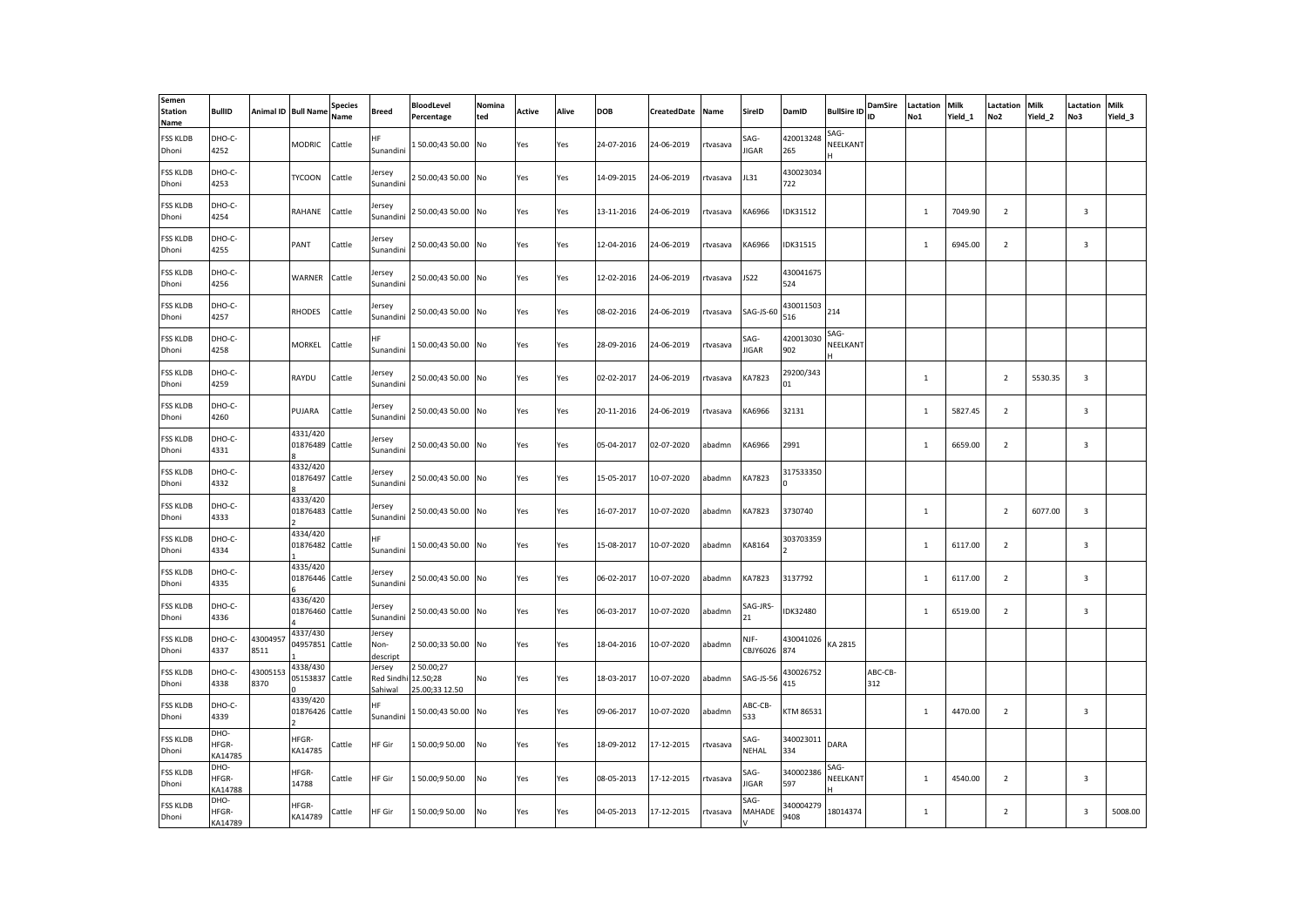| Semen<br><b>Station</b><br>Name | <b>BullID</b>            | Animal ID Bull Name | <b>Species</b><br>Name | Breed                  | <b>BloodLevel</b><br>Percentage | Nomina<br>ted | Active | Alive | <b>DOB</b> | CreatedDate | Name     | SireID    | DamID            | <b>BullSire ID</b> | <b>DamSire</b><br>ID | Lactation<br>No1 | <b>Milk</b><br>Yield 1 | Lactation<br>No <sub>2</sub> | Milk<br>Yield 2 | Lactation<br>No3        | Milk<br>Yield 3 |
|---------------------------------|--------------------------|---------------------|------------------------|------------------------|---------------------------------|---------------|--------|-------|------------|-------------|----------|-----------|------------------|--------------------|----------------------|------------------|------------------------|------------------------------|-----------------|-------------------------|-----------------|
| <b>FSS KLDB</b><br>Dhoni        | DHO-<br>HFND-<br>KA11249 | HFND-<br>KA11249    | Cattle                 | HF Non-<br>descript    | 150.00;33 50.00 No              |               | Yes    | Yes   | 25-05-2010 | 17-12-2015  | rtvasava | KA6615    | KA21464          |                    |                      | $\mathbf{1}$     | 4493.00                | $\overline{2}$               |                 | 3                       |                 |
| <b>FSS KLDB</b><br>Dhoni        | DHO-<br>HFND-<br>KA11252 | HFND-<br>KA11252    | Cattle                 | HF Non-<br>descript    | 150.00;3350.00 No               |               | Yes    | Yes   | 06-07-2010 | 17-12-2015  | tvasava  | KA6615    | KA29648          |                    |                      | $\mathbf 1$      | 4262.00                | $\overline{2}$               |                 | 3                       |                 |
| <b>FSS KLDB</b><br>Dhoni        | DHO-<br>HFRT-<br>KA12981 | HFRT-<br>KA12981    | Cattle                 | HF Rathi               | 150.00;25 50.00 No              |               | Yes    | Yes   | 07-01-2014 | 17-12-2015  | rtvasava | HO5241    | KA1180           |                    |                      | <sup>1</sup>     | 2651.00                | $\overline{2}$               |                 | 3                       |                 |
| <b>FSS KLDB</b><br>Dhoni        | DHO-<br>HFSH-<br>KA13155 | HFSH-<br>KA13155    | Cattle                 | HF<br>Sahiwal          | 150.00;28 50.00 No              |               | Yes    | Yes   | 18-10-2013 | 17-12-2015  | tvasava  | SAG-BILLU | 340006060<br>543 | <b>CLARK</b>       |                      |                  |                        |                              |                 |                         |                 |
| <b>FSS KLDB</b><br>Dhoni        | DHO-<br>HFSU-<br>KA11140 | KA 11140 Cattle     |                        | HF.<br>Sunandini       | 150.00;4350.00 No               |               | Yes    | Yes   | 22-10-2009 | 10-05-2016  | rtvasava | KA6226    | KA8581           |                    |                      | <sup>1</sup>     |                        | $\overline{2}$               |                 | 3                       | 4102.00         |
| <b>FSS KLDB</b><br>Dhoni        | DHO-<br>HFSU-<br>KA63072 | KA63072             | Cattle                 | ΗF<br>Sunandini        | 150.00;4350.00 No               |               | Yes    | Yes   | 19-04-2013 | 10-05-2016  | rtvasava | KA7715    | KA14898          |                    |                      | $\mathbf{1}$     |                        | $\overline{2}$               |                 | $\overline{\mathbf{3}}$ | 4306.00         |
| <b>FSS KLDB</b><br>Dhoni        | DHO-<br>HFSU-<br>KA8680  | KA 8680             | Cattle                 | ΗF<br>Sunandini        | 150.00;4350.00 No               |               | Yes    | Yes   | 29-08-2004 | 10-05-2016  | rtvasava | KA5569    | KTM61656         |                    |                      | 1                |                        | $\overline{2}$               | 4578.00         | $\overline{3}$          |                 |
| <b>FSS KLDB</b><br>Dhoni        | DHO-<br>HFSU-<br>KA8695  | KA 8695             | Cattle                 | HF<br>Sunandini        | 150.00;4350.00 No               |               | Yes    | Yes   | 02-11-2004 | 10-05-2016  | rtvasava | KA5569    | 52968            |                    |                      | <sup>1</sup>     | 4172.00                | $\overline{2}$               |                 | 3                       |                 |
| <b>FSS KLDB</b><br>Dhoni        | DHO-<br>HFSU-<br>KA8821  | KA 8821             | Cattle                 | HF<br>Sunandini        | 150.00;4350.00 No               |               | Yes    | Yes   | 09-12-2004 | 10-05-2016  | rtvasava | KA4215    | OIC2792          |                    |                      | 1                |                        | $\overline{2}$               | 4934.00         | 3                       |                 |
| <b>FSS KLDB</b><br>Dhoni        | DHO-<br>HFSU-<br>KA8825  | KA 8825             | Cattle                 | <b>HF</b><br>Sunandini | 150.00;4350.00 No               |               | Yes    | Yes   | 07-01-2005 | 10-05-2016  | rtvasava | KA5569    | IDK16631         |                    |                      | 1                | 3340.00                | $\overline{2}$               |                 | 3                       |                 |
| <b>FSS KLDB</b><br>Dhoni        | DHO-<br>HFSU-<br>KA8826  | KA 8826             | Cattle                 | HF<br>Sunandini        | 150.00;4350.00 No               |               | Yes    | Yes   | 16-01-2005 | 10-05-2016  | rtvasava | KA5569    | IDK10094         |                    |                      | $\mathbf{1}$     | 4007.00                | $\overline{2}$               |                 | 3                       |                 |
| <b>FSS KLDB</b><br>Dhoni        | DHO-<br>HFSU-<br>KA8834  | KA 8834             | Cattle                 | НF<br>Sunandini        | 150.00;4350.00 No               |               | Yes    | Yes   | 13-02-2005 | 10-05-2016  | rtvasava | KA5569    | PTM11087         |                    |                      | 1                | 3602.00                | $\overline{2}$               |                 | 3                       |                 |
| <b>FSS KLDB</b><br>Dhoni        | DHO-<br>HFSU-<br>KA9305  | KA 9305             | Cattle                 | HF<br>Sunandini        | 150.00;4350.00 No               |               | Yes    | Yes   | 08-01-2006 | 10-05-2016  | rtvasava | KA5141    | KTM56419         |                    |                      | $\mathbf{1}$     | 3979.00                | $\overline{2}$               |                 | $\overline{\mathbf{3}}$ |                 |
| <b>FSS KLDB</b><br>Dhoni        | DHO-<br>HFSU-<br>KA9411  | KA 9411             | Cattle                 | HF<br>Sunandini        | 150.00;4350.00 No               |               | Yes    | Yes   | 20-07-2006 | 10-05-2016  | rtvasava | KA5141    | KT2072           |                    |                      | $\mathbf 1$      | 4048.00                | $\overline{2}$               |                 | 3                       |                 |
| <b>FSS KLDB</b><br>Dhoni        | DHO-JYRT<br>KA11058      | KA 11058 Cattle     |                        | lersey<br>Rathi        | 2 50.00;25 50.00 No             |               | Yes    | Yes   | 20-07-2010 | 10-05-2016  | rtvasava | 796       | KA10205          |                    |                      | <sup>1</sup>     | 2100.00                | $\overline{2}$               |                 | $\overline{3}$          |                 |
| <b>FSS KLDB</b><br>Dhoni        | DHO-JYSU-<br>KA8671      | KA 8671             | Cattle                 | lersey<br>Sunandini    | 2 50.00;43 50.00 No             |               | Yes    | Yes   | 14-08-2004 | 10-05-2016  | tvasava  | KA4555    | UII31004         |                    |                      | $\mathbf{1}$     |                        | $\overline{2}$               | 5090.00         | 3                       |                 |
| <b>FSS KLDB</b><br>Dhoni        | DHO-JYSU<br>KA8928       | KA 8928             | Cattle                 | lersey<br>Sunandini    | 2 50.00;43 50.00 No             |               | Yes    | Yes   | 03-04-2005 | 10-05-2016  | tvasava  | KA4152    | KTM4152          |                    |                      | $\mathbf{1}$     | 4675.00                | $\overline{2}$               |                 | 3                       |                 |
| <b>FSS KLDB</b><br>Dhoni        | DHO-JYSU-<br>KA9004      | KA 9004             | Cattle                 | lersey<br>Sunandini    | 2 50.00;43 50.00 No             |               | Yes    | Yes   | 31-05-2005 | 10-05-2016  | tvasava  | KA4152    | KTM56574         |                    |                      | $\mathbf 1$      | 3750.00                | $\overline{2}$               |                 | $\mathbf{3}$            |                 |
| <b>FSS KLDB</b><br>Dhoni        | DHO-JYSU-<br>KA9013      | KA 9013             | Cattle                 | lersev<br>Sunandini    | 2 50.00;43 50.00 No             |               | Yes    | Yes   | 10-08-2005 | 10-05-2016  | rtvasava | KA4555    | UI31004          |                    |                      | <sup>1</sup>     |                        | $\overline{2}$               |                 | $\overline{\mathbf{3}}$ | 5090.00         |
| <b>FSS KLDB</b><br>Dhoni        | DHO-JYSU<br>KA9103       | KA 9103             | Cattle                 | lersey<br>Sunandini    | 2 50.00;43 50.00 No             |               | Yes    | Yes   | 24-09-2005 | 10-05-2016  | rtvasava | KA4314    | PT0353           |                    |                      | $\mathbf{1}$     | 3267.00                | $\overline{2}$               |                 | $\overline{3}$          |                 |
| <b>FSS KLDB</b><br>Dhoni        | DHO-JYSU<br>KA9123       | KA 9123             | Cattle                 | Jersey<br>Sunandini    | 2 50.00;43 50.00 No             |               | Yes    | Yes   | 12-12-2005 | 10-05-2016  | rtvasava | KA4314    | KA60857          |                    |                      | 1                | 4050.00                | $\overline{2}$               |                 | $\overline{3}$          |                 |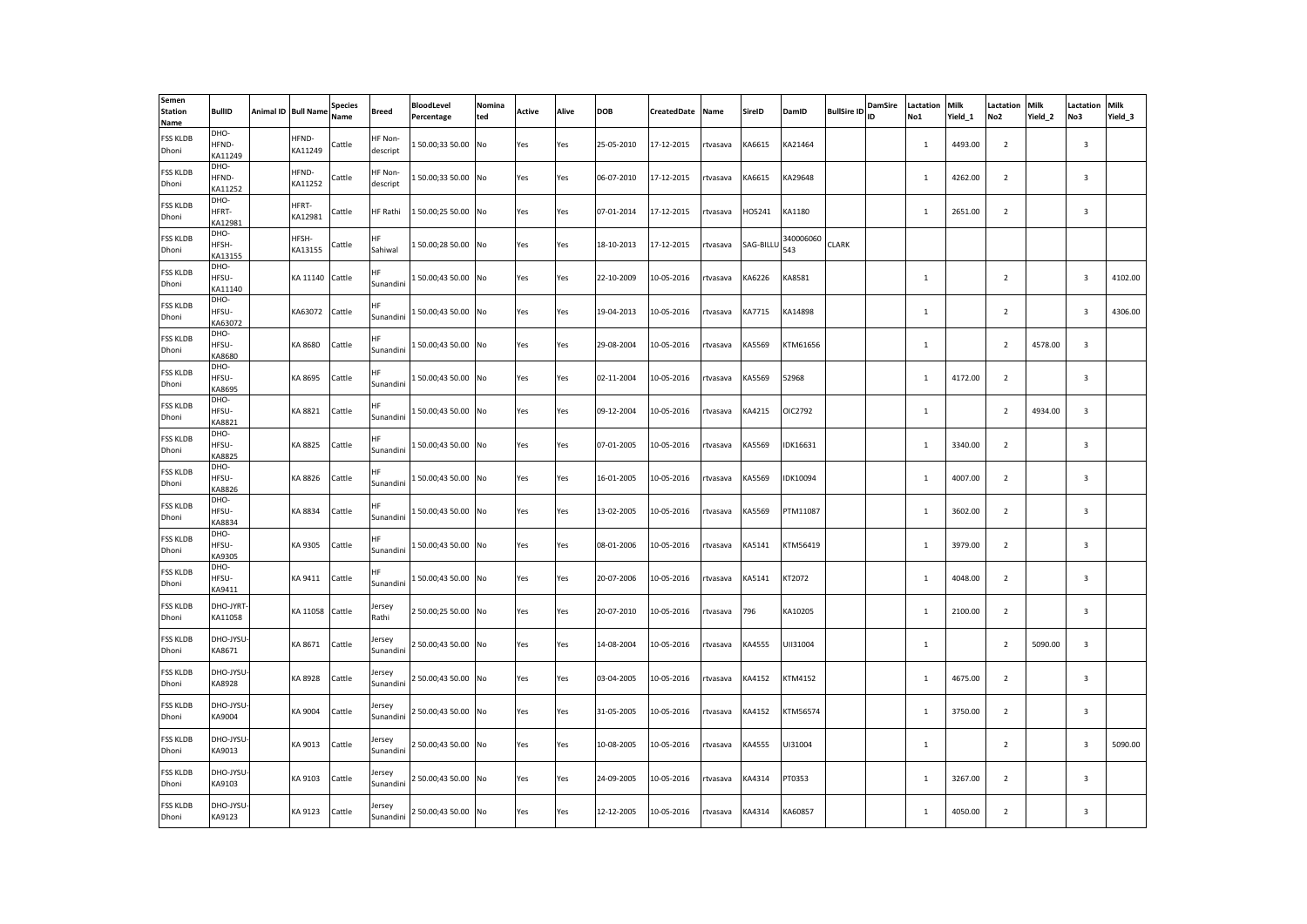| Semen<br><b>Station</b><br>Name | <b>BullID</b>       | Animal ID Bull Name               | <b>Species</b><br>Name | Breed                      | <b>BloodLevel</b><br>Percentage | Nomina<br>ted | Active | Alive | <b>DOB</b> | CreatedDate | Name     | SireID        | DamID            | <b>BullSire ID</b> | DamSire<br>ID | Lactation<br>No1 | <b>Milk</b><br>Yield 1 | Lactation<br>No <sub>2</sub> | Milk<br>Yield 2 | Lactation<br>No3        | Milk<br>Yield 3 |
|---------------------------------|---------------------|-----------------------------------|------------------------|----------------------------|---------------------------------|---------------|--------|-------|------------|-------------|----------|---------------|------------------|--------------------|---------------|------------------|------------------------|------------------------------|-----------------|-------------------------|-----------------|
| <b>FSS KLDB</b><br>Dhoni        | DHO-JYSU<br>KA9304  | KA 9304                           | Cattle                 | Jersey<br>Sunandini        | 2 50.00;43 50.00 No             |               | Yes    | Yes   | 07-01-2006 | 10-05-2016  | rtvasava | KA4555        | KTM44451         |                    |               | $\mathbf{1}$     | 3445.00                | $\overline{2}$               |                 | 3                       |                 |
| <b>FSS KLDB</b><br>Dhoni        | DHO-JYSU<br>KA9564  | KA 9564                           | Cattle                 | lersey<br>Sunandini        | 2 50.00;43 50.00 No             |               | Yes    | Yes   | 08-09-2006 | 10-05-2016  | tvasava  | KA5390        | 18703            |                    |               | $\mathbf 1$      | 3862.00                | $\overline{2}$               |                 | 3                       |                 |
| <b>FSS KLDB</b><br>Dhoni        | DHO-JYSU<br>KA9584  | KA 9584                           | Cattle                 | Jersev<br>Sunandini        | 2 50.00;43 50.00 No             |               | Yes    | Yes   | 27-10-2006 | 10-05-2016  | rtvasava | KA5390        | KTM51622         |                    |               | $\mathbf{1}$     | 3448.00                | $\overline{2}$               |                 | 3                       |                 |
| <b>FSS KLDB</b><br>Dhoni        | DHO-JYSU<br>KA9740  | KA 9740                           | Cattle                 | lersey<br>Sunandini        | 2 50.00;43 50.00 No             |               | Yes    | Yes   | 28-02-2007 | 10-05-2016  | rtvasava | KA5075        | PM55362          |                    |               | $\mathbf{1}$     | 3872.00                | $\overline{2}$               |                 | 3                       |                 |
| <b>FSS KLDB</b><br>Dhoni        | DHO-JYSU-<br>KA9741 | KA 9741                           | Cattle                 | Jersey<br>Sunandini        | 2 50.00;43 50.00 No             |               | Yes    | Yes   | 02-04-2007 | 10-05-2016  | rtvasava | KA5075        | PM55362          |                    |               | $\mathbf{1}$     | 3872.00                | $\overline{2}$               |                 | 3                       |                 |
| <b>FSS KLDB</b><br>Dhoni        | DHO-JYSU<br>KA9761  | KA 9761                           | Cattle                 | lersey<br>Sunandini        | 2 50.00;43 50.00 No             |               | Yes    | Yes   | 18-08-2007 | 10-05-2016  | rtvasava | KA5390        | 24628            |                    |               | $\mathbf 1$      |                        | $\overline{2}$               | 5900.00         | $\overline{3}$          |                 |
| <b>FSS KLDB</b><br>Dhoni        | DHO-JYSU<br>KA9976  | KA 9976                           | Cattle                 | lersey<br>Sunandini        | 2 50.00;43 50.00 No             |               | Yes    | Yes   | 11-07-2007 | 10-05-2016  | rtvasava | KA5390        | PTM12738         |                    |               | 1                | 3911.00                | $\overline{2}$               |                 | $\overline{3}$          |                 |
| <b>FSS KLDB</b><br>Dhoni        | DHO-JYSU<br>KA9977  | KA 9977                           | Cattle                 | Jersey<br>Sunandini        | 2 50.00;43 50.00 No             |               | Yes    | Yes   | 11-08-2007 | 10-05-2016  | rtvasava | KA7713        | PTM16106         |                    |               | <sup>1</sup>     | 4023.00                | $\overline{2}$               |                 | 3                       |                 |
| <b>FSS KLDB</b><br>Dhoni        | DHO-<br>KA01396     | 34001720<br>1396                  | Cattle                 | HF Gir                     | 150.00;950.00                   | No            | Yes    | Yes   | 12-10-2012 | 07-11-2014  | rtvasava | SAG-<br>Nehal | 340025502<br>505 | DARA               |               |                  |                        |                              |                 |                         |                 |
| <b>FSS KLDB</b><br>Dhoni        | DHO-<br>KA10038     | KA10038                           | Cattle                 | Jersey<br>Non-<br>descript | 2 50.00;33 50.00 No             |               | Yes    | Yes   | 30-08-2005 | 30-10-2017  | rtvasava | <b>BJ 42</b>  | JX30             |                    |               | 1                |                        | $\overline{2}$               | 3750.00         | 3                       |                 |
| <b>FSS KLDB</b><br>Dhoni        | DHO-<br>KA10039     | KA10039                           | Cattle                 | Jersey<br>Non-<br>descript | 250.00;3350.00 No               |               | Yes    | Yes   | 05-11-2004 | 26-02-2018  | rtvasava | <b>BJ 47</b>  | 30XL             |                    |               | 1                |                        | $\overline{2}$               | 3972.00         | 3                       |                 |
| <b>FSS KLDB</b><br>Dhoni        | DHO-<br>KA10040     | KA10040                           | Cattle                 | Jersey<br>Non-<br>descript | 250.00;3350.00 No               |               | Yes    | Yes   | 08-01-2006 | 26-02-2018  | rtvasava | 90XL          | JX35             |                    |               | 1                | 3779.00                | $\overline{2}$               |                 | 3                       |                 |
| <b>FSS KLDB</b><br>Dhoni        | DHO-<br>KA10070     | KA10070                           | Cattle                 | Gir                        | 9 100.00                        | No            | Yes    | Yes   | 27-03-2007 | 05-02-2018  | tvasava  |               | 1611             |                    |               | $\mathbf{1}$     |                        | $\overline{2}$               | 3168.00         | $\overline{\mathbf{3}}$ |                 |
| <b>FSS KLDB</b><br>Dhoni        | DHO-<br>KA10072     | KA10072                           | Cattle                 | Gir                        | 9 100.00                        | No            | Yes    | Yes   | 30-03-2006 | 05-02-2018  | rtvasava | <b>SUBODH</b> | CHANDNI          |                    |               | $\mathbf 1$      |                        | $\overline{2}$               | 3994.00         | 3                       |                 |
| <b>FSS KLDB</b><br>Dhoni        | DHO-<br>KA10073     | KA10073                           | Cattle                 | Gir                        | 9 100.00                        | No            | Yes    | Yes   | 20-06-2006 | 05-02-2018  | rtvasava | SUBODH        | ROMI             |                    |               | $\mathbf{1}$     |                        | $\overline{2}$               | 3965.00         | $\overline{3}$          |                 |
| <b>FSS KLDB</b><br>Dhoni        | DHO-<br>KA10074     | KA10074                           | Cattle                 | Gir                        | 9 100.00                        | No            | Yes    | Yes   | 16-01-2006 | 05-02-2018  | tvasava  | CHANDRA       | PRAMILA          |                    |               | $\mathbf{1}$     |                        | $\overline{2}$               | 4545.00         | $\overline{3}$          |                 |
| <b>FSS KLDB</b><br>Dhoni        | DHO-<br>KA10075     | KA10075                           | Cattle                 | Gir                        | 9 100.00                        | No            | Yes    | Yes   | 27-12-2005 | 05-02-2018  | tvasava  | SUBODH        | RUCHITU          |                    |               | $\mathbf 1$      |                        | $\overline{2}$               | 3168.00         | 3                       |                 |
| <b>FSS KLDB</b><br>Dhoni        | DHO-<br>KA10077     | KA10077                           | Cattle                 | Gir                        | 9 100.00                        | No            | Yes    | Yes   | 03-07-2006 | 05-02-2018  | tvasava  | SUBODH        | RAJAL            |                    |               | $\mathbf 1$      |                        | $\overline{2}$               |                 | $\overline{\mathbf{3}}$ | 4147.00         |
| <b>FSS KLDB</b><br>Dhoni        | DHO-<br>KA10079     | KA10079                           | Cattle                 | Gir                        | 9 100.00                        | No            | Yes    | Yes   | 09-12-2005 | 05-02-2018  | rtvasava | <b>SUBODH</b> | CHANDRIK         |                    |               | $\mathbf{1}$     |                        | $\overline{2}$               | 3831.00         | 3                       |                 |
| <b>FSS KLDB</b><br>Dhoni        | DHO-<br>KA10081     | DHO-<br>KA10081/ Cattle<br>JAYESH |                        | Gir                        | 9 100.00                        | Yes           | Yes    | Yes   | 09-04-2006 | 13-08-2018  | rtvasava | SUBODH        | <b>JAYADEVI</b>  |                    |               | $\mathbf{1}$     | 3934.00                | $\overline{2}$               |                 | $\overline{3}$          |                 |
| <b>FSS KLDB</b><br>Dhoni        | DHO-<br>KA10541     | KA10541                           | Cattle                 | HF Non-<br>descript        | 150.00;3350.00 No               |               | Yes    | Yes   | 22-04-2008 | 26-02-2018  | rtvasava | KA5765        | KTM68709         |                    |               | 1                | 4301.00                | $\overline{2}$               |                 | $\overline{3}$          |                 |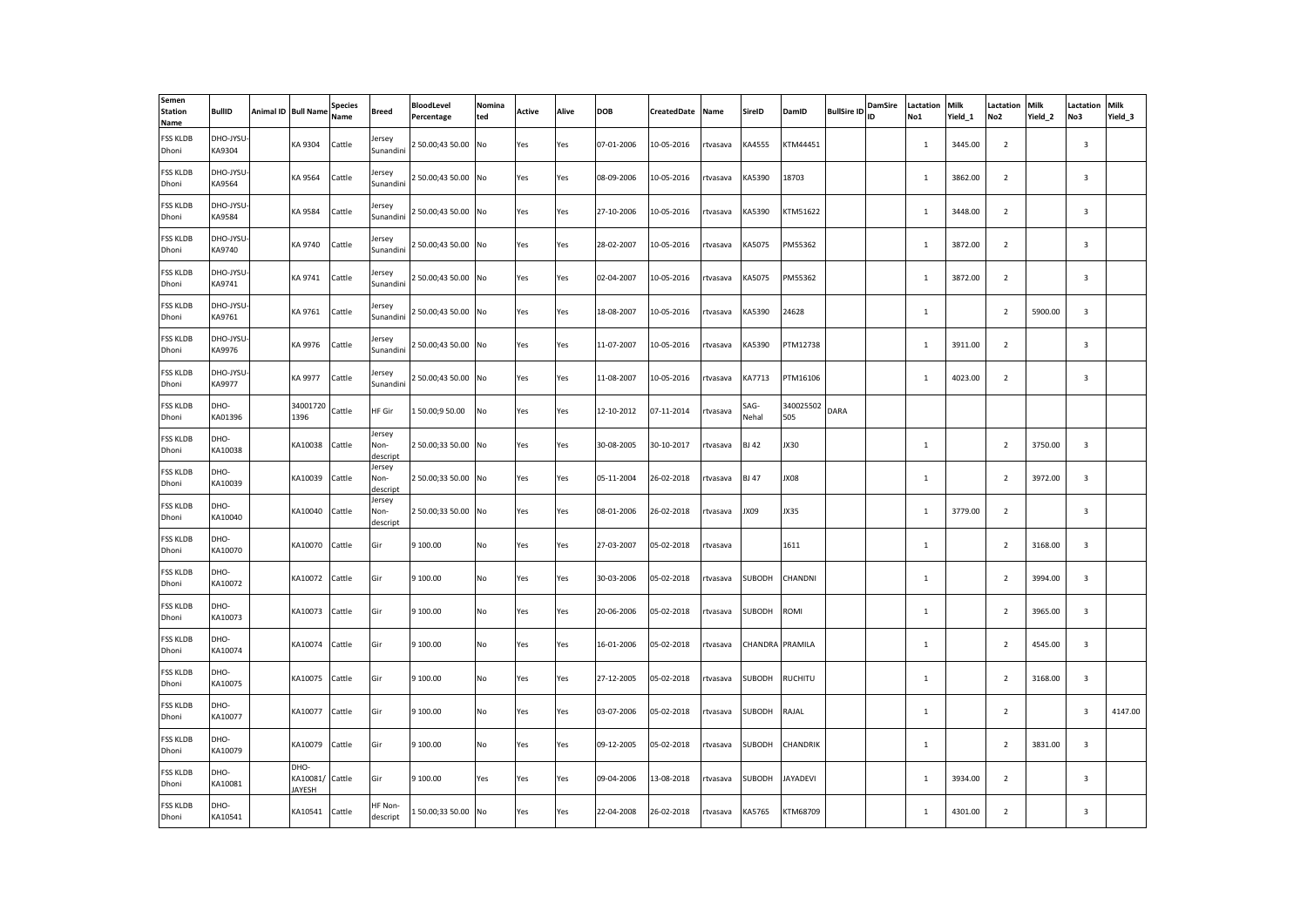| Semen<br><b>Station</b><br>Name | <b>BullID</b>             | Animal ID Bull Name      | <b>Species</b><br>Name | Breed                               | <b>BloodLevel</b><br>Percentage | Nomina<br>ted | Active | Alive | <b>DOB</b> | CreatedDate | Name     | SireID          | DamID             | <b>BullSire ID</b> | <b>DamSire</b><br>ID | Lactation<br>No1 | <b>Milk</b><br>Yield 1 | Lactation<br>No <sub>2</sub> | Milk<br>Yield 2 | Lactation<br>No3        | Milk<br>Yield_3 |
|---------------------------------|---------------------------|--------------------------|------------------------|-------------------------------------|---------------------------------|---------------|--------|-------|------------|-------------|----------|-----------------|-------------------|--------------------|----------------------|------------------|------------------------|------------------------------|-----------------|-------------------------|-----------------|
| <b>FSS KLDB</b><br>Dhoni        | DHO-<br>KA10636           | KA10636                  | Cattle                 | Tharparka                           | 30 100.00                       | Yes           | Yes    | Yes   | 10-03-2007 | 03-11-2017  | rtvasava | 4648            | 6699              |                    |                      | $\mathbf{1}$     |                        | $\overline{2}$               |                 | $\mathbf{3}$            | 2978.00         |
| <b>FSS KLDB</b><br>Dhoni        | DHO-<br>KA10638           | KA10638                  | Cattle                 | Tharparka                           | 30 100.00                       | No            | Yes    | Yes   | 19-07-2007 | 05-02-2018  | tvasava  | 6551            | 6515              |                    |                      | $\mathbf 1$      | 2903.00                | $\overline{2}$               |                 | $\mathbf{3}$            |                 |
| <b>FSS KLDB</b><br>Dhoni        | DHO-<br>KA10639           | KA10639                  | Cattle                 | Tharparka                           | 30 100.00                       | No            | Yes    | Yes   | 02-10-2006 | 05-02-2018  | rtvasava | 3189            | 6131              |                    |                      | $\mathbf{1}$     | 2942.00                | $\overline{2}$               |                 | $\mathbf{3}$            |                 |
| <b>FSS KLDB</b><br>Dhoni        | DHO-<br>KA10647           | KA10647/<br><b>ROHIT</b> | Cattle                 | Tharparka                           | 30 100.00                       | Yes           | Yes    | Yes   | 09-09-2007 | 03-11-2017  | tvasava  | 6575            | 5949              |                    |                      | $\mathbf 1$      |                        | $\overline{2}$               |                 | $\overline{\mathbf{3}}$ | 2988.00         |
| <b>FSS KLDB</b><br>Dhoni        | DHO-<br>KA10648           | KA10648                  | Cattle                 | Tharparka                           | 30 100.00                       | Yes           | Yes    | Yes   | 03-11-2007 | 03-11-2017  | rtvasava | 6178            | 6131              |                    |                      | $\mathbf{1}$     |                        | $\overline{2}$               |                 | $\mathbf{3}$            | 2942.00         |
| <b>FSS KLDB</b><br>Dhoni        | DHO-<br>KA10713-<br>11779 | KA10713-<br>11779        | Cattle                 | Vechur                              | 32 100.00                       | No            | Yes    | Yes   | 09-03-2005 | 05-02-2018  | rtvasava | NSVR6           | VR106             |                    |                      | $\mathbf 1$      |                        | $\overline{2}$               |                 | $\overline{3}$          | 640.00          |
| <b>FSS KLDB</b><br>Dhoni        | DHO-<br>KA10791           | KA10791                  | Cattle                 | Rathi                               | 25 100.00                       | Yes           | Yes    | Yes   | 28-10-2006 | 25-11-2019  | rtvasava | 46419166        | 46418380          |                    |                      | $\mathbf{1}$     | 3294.00                | $\overline{2}$               |                 | $\overline{3}$          |                 |
| <b>FSS KLDB</b><br>Dhoni        | DHO-<br>KA10794           | KA10794                  | Cattle                 | Rathi                               | 25 100.00                       | Yes           | Yes    | Yes   | 15-07-2005 | 25-11-2019  | rtvasava | <b>NPS</b>      | 47508423          |                    |                      | $\mathbf{1}$     | 3619.00                | $\overline{2}$               |                 | $\overline{3}$          |                 |
| <b>FSS KLDB</b><br>Dhoni        | DHO-<br>KA10959           | KA10959                  | Cattle                 | Vechur                              | 32 100.00                       | No            | Yes    | Yes   | 16-03-2009 | 05-02-2018  | rtvasava | VR <sub>2</sub> | VR1               |                    |                      | $\mathbf{1}$     |                        | $\overline{2}$               |                 | $\overline{\mathbf{3}}$ | 710.00          |
| <b>FSS KLDB</b><br>Dhoni        | DHO-<br>KA10960           | KA10960                  | Cattle                 | Vechur                              | 32 100.00                       | No            | Yes    | Yes   | 25-03-2009 | 05-02-2018  | rtvasava | VR5             | VR3               |                    |                      | $\mathbf{1}$     |                        | $\overline{2}$               |                 | 3                       | 62.00           |
| <b>FSS KLDB</b><br>Dhoni        | DHO-<br>KA11002           | KA11002                  | Cattle                 | Jersey<br>Non-<br>descript          | 250.00;3350.00 No               |               | Yes    | Yes   | 03-05-2009 | 26-02-2018  | rtvasava | KA5753          | 73258             |                    |                      | $\mathbf{1}$     | 4458.00                | $\overline{2}$               |                 | 3                       |                 |
| <b>FSS KLDB</b><br>Dhoni        | DHO-<br>KA11017           | KA11017                  | Cattle                 | Jersey<br>Non-<br>descript          | 250.00;3350.00 No               |               | Yes    | Yes   | 11-11-2009 | 26-02-2018  | rtvasava | KA5753          | KTM64180          |                    |                      | <sup>1</sup>     | 4608.00                | $\overline{2}$               |                 | $\overline{3}$          |                 |
| <b>FSS KLDB</b><br>Dhoni        | DHO-<br>KA11040           | KA11040                  | Cattle                 | Vechur                              | 32 100.00                       | No            | Yes    | Yes   | 09-08-2008 | 05-02-2018  | tvasava  | NSVR7           | V125              |                    |                      | $\mathbf{1}$     |                        | $\overline{2}$               |                 | $\overline{\mathbf{3}}$ | 730.00          |
| <b>FSS KLDB</b><br>Dhoni        | DHO-<br>KA11044           | KA11044                  | Cattle                 | HF<br>Kankrej                       | 150.00;1350.00                  | Yes           | Yes    | Yes   | 22-02-2010 | 07-11-2014  | rtvasava | H1059           | KA10302           |                    |                      | $\mathbf 1$      |                        | $\overline{2}$               |                 | $\mathbf{3}$            | 3111.00         |
| <b>FSS KLDB</b><br>Dhoni        | DHO-<br>KA11052           | KA11052                  | Cattle                 | HF Gir                              | 150.00;950.00                   | Yes           | Yes    | Yes   | 05-06-2010 | 07-11-2014  | rtvasava | H1127           | KA10521           |                    |                      | $\mathbf{1}$     |                        | $\overline{2}$               |                 | $\overline{3}$          | 4423.00         |
| <b>FSS KLDB</b><br>Dhoni        | DHO-<br>KA11054           | KA11054                  | Cattle                 | HF Gir                              | 150.00;950.00                   | No            | Yes    | Yes   | 21-06-2010 | 07-11-2014  | tvasava  | H0910           | KA10524           |                    |                      | $\mathbf 1$      |                        | $\overline{2}$               |                 | 3                       | 3054.00         |
| <b>FSS KLDB</b><br>Dhoni        | DHO-<br>KA11056           | KA11056                  | Cattle                 | Jersey<br>Non-<br>descript          | 2 50.00;33 50.00 No             |               | Yes    | Yes   | 11-04-2010 | 30-10-2017  | tvasava  | HO945           | 10523             |                    |                      | $\,$ 1           | 3024.00                | $\overline{2}$               |                 | $\mathbf{3}$            |                 |
| <b>FSS KLDB</b><br>Dhoni        | DHO-<br>KA11127           | KA11127                  | Cattle                 | Jersey<br>Non-<br>descript          | 2 50.00;33 50.00 No             |               | Yes    | Yes   | 23-09-2009 | 30-10-2017  | tvasava  | KA 10038        | KA6548            |                    |                      | $\mathbf 1$      | 4264.00                | $\overline{2}$               |                 | $\mathbf{3}$            |                 |
| <b>FSS KLDB</b><br>Dhoni        | DHO-<br>KA11247           | KA11247                  | Cattle                 | <b>HF Rathi</b><br>Non-<br>descript | 150.00:25<br>25.00;33 25.00     | No            | Yes    | Yes   | 04-05-2010 | 07-11-2014  | tvasava  | KA5569          | 69117             |                    |                      | $\mathbf 1$      |                        | $\overline{2}$               |                 | $\overline{\mathbf{3}}$ | 5197.00         |
| <b>FSS KLDB</b><br>Dhoni        | DHO-<br>KA11253           | KA11253                  | Cattle                 | HF Non-<br>descript                 | 150.00;33 50.00 No              |               | Yes    | Yes   | 07-09-2010 | 07-11-2014  | rtvasava | KA6615          | <b>IDK24978</b>   |                    |                      | $\mathbf 1$      |                        | $\overline{2}$               | 5039.00         | $\overline{3}$          |                 |
| <b>FSS KLDB</b><br>Dhoni        | DHO-<br>KA11255           | KA11255                  | Cattle                 | Jersey<br>Non-<br>descript          | 2 50.00;33 50.00 No             |               | Yes    | Yes   | 27-05-2011 | 30-10-2017  | rtvasava | KА              | 6704/662 KTM78846 |                    |                      | $\mathbf{1}$     | 4656.00                | $\overline{2}$               |                 | $\overline{3}$          |                 |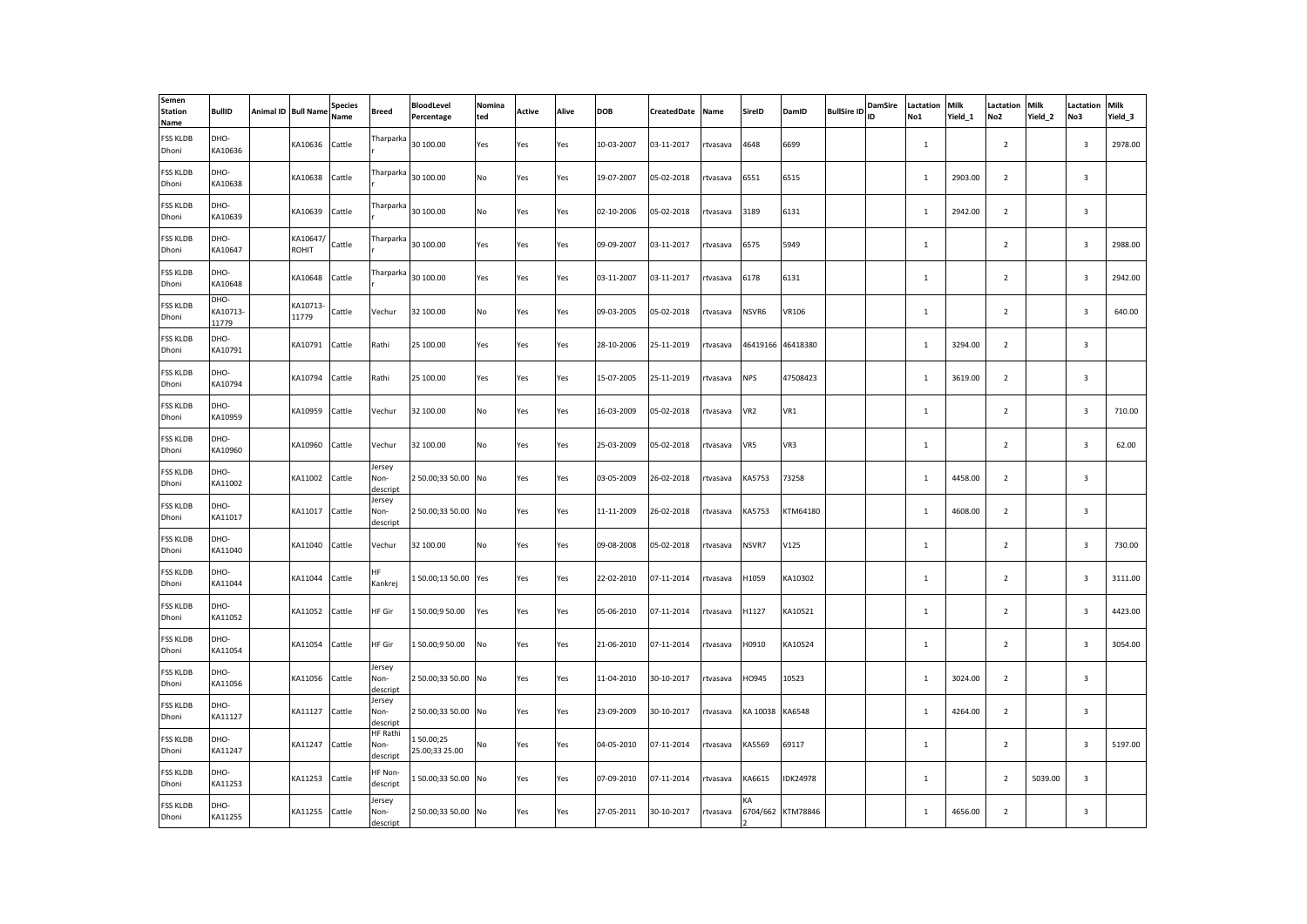| Semen<br><b>Station</b><br>Name | <b>BullID</b>   | Animal ID Bull Name              | <b>Species</b><br>Name | Breed                      | <b>BloodLevel</b><br>Percentage | Nomina<br>ted | Active | Alive | <b>DOB</b> | CreatedDate | Name     | SireID          | DamID            | <b>BullSire ID</b> | <b>DamSire</b><br>ID | Lactation<br>No1 | <b>Milk</b><br>Yield 1 | Lactation<br>No <sub>2</sub> | Milk<br>Yield 2 | Lactation<br>No3 | Milk<br>Yield_3 |
|---------------------------------|-----------------|----------------------------------|------------------------|----------------------------|---------------------------------|---------------|--------|-------|------------|-------------|----------|-----------------|------------------|--------------------|----------------------|------------------|------------------------|------------------------------|-----------------|------------------|-----------------|
| <b>FSS KLDB</b><br>Dhoni        | DHO-<br>KA11554 | KA11554                          | Cattle                 | Vechur                     | 32 100.00                       | No            | Yes    | Yes   | 24-04-2011 | 05-02-2018  | rtvasava | V637            | V756             |                    |                      | $\mathbf{1}$     |                        | $\overline{2}$               |                 | $\overline{3}$   | 640.00          |
| <b>FSS KLDB</b><br>Dhoni        | DHO-<br>KA11664 | KA11664                          | Cattle                 | Jersey<br>Non-<br>descript | 2 50.00;33 50.00 No             |               | Yes    | Yes   | 11-10-2010 | 30-10-2017  | tvasava  | KA 6704         | KA25460          |                    |                      | $\mathbf 1$      |                        | $\overline{2}$               | 4297.00         | 3                |                 |
| <b>FSS KLDB</b><br>Dhoni        | DHO-<br>KA11669 | KA11669                          | Cattle                 | Vechur                     | 32 100.00                       | No            | Yes    | Yes   | 12-12-2009 | 05-02-2018  | rtvasava | V673            | V255             |                    |                      | $\mathbf{1}$     |                        | $\overline{2}$               |                 | 3                | 1020.00         |
| <b>FSS KLDB</b><br>Dhoni        | DHO-<br>KA12235 | KA12235                          | Cattle                 | Vechur                     | 32 100.00                       | No            | Yes    | Yes   | 01-11-2010 | 05-02-2018  | tvasava  | V673            | VR321            |                    |                      | $\mathbf{1}$     |                        | $\overline{2}$               | 680.00          | 3                |                 |
| <b>FSS KLDB</b><br>Dhoni        | DHO-<br>KA12302 | KA12302                          | Cattle                 | HF Non-<br>descript        | 150.00;3350.00 No               |               | Yes    | Yes   | 17-08-2012 | 26-02-2018  | rtvasava | HO11355         | <b>IDK29995</b>  |                    |                      | $\mathbf{1}$     | 4956.00                | $\overline{2}$               |                 | $\mathbf{3}$     |                 |
| <b>FSS KLDB</b><br>Dhoni        | DHO-<br>KA12304 | KA12304                          | Cattle                 | Jersey<br>Non-<br>descript | 250.00;3350.00 No               |               | Yes    | Yes   | 10-06-2012 | 26-02-2018  | rtvasava | KA7058          | 420012           |                    |                      | $\mathbf 1$      | 4608.00                | $\overline{2}$               |                 | $\overline{3}$   |                 |
| <b>FSS KLDB</b><br>Dhoni        | DHO-<br>KA12313 | KA12313                          | Cattle                 | Jersey<br>Non-<br>descript | 250.00;3350.00 No               |               | Yes    | Yes   | 05-01-2015 | 30-10-2017  | rtvasava | KA 7191         | <b>IDK 31004</b> |                    |                      | 1                | 6686.00                | $\overline{2}$               |                 | $\overline{3}$   |                 |
| <b>FSS KLDB</b><br>Dhoni        | DHO-<br>KA12314 | KA12314                          | Cattle                 | Jersey<br>Non-<br>descript | 250.00;3350.00 No               |               | Yes    | Yes   | 09-01-2015 | 30-10-2017  | rtvasava | KA 7191         | <b>IDK 31004</b> |                    |                      | $\mathbf{1}$     | 6688.00                | $\overline{2}$               |                 | $\overline{3}$   |                 |
| <b>FSS KLDB</b><br>Dhoni        | DHO-<br>KA12319 | KA12319                          | Cattle                 | HF Non-<br>descript        | 150.00;3350.00 No               |               | Yes    | Yes   | 11-04-2015 | 31-08-2017  | rtvasava | KA7716          | KTM 97756        |                    |                      | $\mathbf{1}$     | 4740.00                | $\overline{2}$               |                 | 3                |                 |
| <b>FSS KLDB</b><br>Dhoni        | DHO-<br>KA12614 | KA12614                          | Cattle                 | Kankrej                    | 13 100.00                       | No            | Yes    | Yes   | 13-02-2012 | 25-04-2018  | rtvasava | KA10453         | KA10970          |                    |                      | $\mathbf{1}$     |                        | $\overline{2}$               | 2720.00         | 3                |                 |
| <b>FSS KLDB</b><br>Dhoni        | DHO-<br>KA12643 | KA12643                          | Cattle                 | Vechur                     | 32 100.00                       | No            | Yes    | Yes   | 05-01-2012 | 05-02-2018  | rtvasava | NSVR10          | V860             |                    |                      | $\mathbf{1}$     |                        | $\overline{2}$               |                 | 3                | 670.00          |
| <b>FSS KLDB</b><br>Dhoni        | DHO-<br>KA12917 | KA12917                          | Cattle                 | Vechur                     | 32 100.00                       | No            | Yes    | Yes   | 10-01-2011 | 05-02-2018  | rtvasava | V794            | V854             |                    |                      | $\mathbf{1}$     |                        | $\overline{2}$               |                 | 3                | 610.00          |
| <b>FSS KLDB</b><br>Dhoni        | DHO-<br>KA12936 | KA12936                          | Cattle                 | Vechur                     | 32 100.00                       | Yes           | Yes    | Yes   | 18-01-2011 | 05-02-2018  | rtvasava | V637            | V86              |                    |                      | $\mathbf{1}$     |                        | $\overline{2}$               |                 | $\overline{3}$   | 740.00          |
| <b>FSS KLDB</b><br>Dhoni        | DHO-<br>KA12937 | KA12937                          | Cattle                 | Vechur                     | 32 100.00                       | No            | Yes    | Yes   | 18-06-2010 | 05-02-2018  | rtvasava | NSVR8           | <b>VR107</b>     |                    |                      | $\mathbf{1}$     |                        | $\overline{2}$               |                 | $\mathbf{3}$     | 620.00          |
| <b>FSS KLDB</b><br>Dhoni        | DHO-<br>KA13157 | KA13157                          | Cattle                 | HF Non-<br>descript        | 150.00;3350.00 No               |               | Yes    | Yes   | 23-02-2014 | 30-10-2017  | rtvasava | SAG-<br>JIGAR   | 340015540<br>111 | SAG-<br>NEELKANT   |                      |                  |                        |                              |                 |                  |                 |
| <b>FSS KLDB</b><br>Dhoni        | DHO-<br>KA13162 | KA13162                          | Cattle                 | HF Gir<br>Sunandini        | 150.00;9<br>25.00;43 25.00      | No            | Yes    | Yes   | 28-09-2016 | 01-04-2019  | tvasava  | SAG-<br>JIGAR   | 420013030<br>902 | SAG-<br>NEELKANT   |                      |                  |                        |                              |                 |                  |                 |
| <b>FSS KLDB</b><br>Dhoni        | DHO-<br>KA13406 | 42001876<br>4843/KA1<br>3406/VEE | Cattle                 | lersey<br>Sunandini        | 2 50.00;43 50.00 No             |               | Yes    | Yes   | 02-07-2016 | 23-05-2019  | tvasava  | KA6966          | IDK29092         |                    |                      | $\mathbf 1$      |                        | $\overline{2}$               | 6776.00         | 3                |                 |
| <b>FSS KLDB</b><br>Dhoni        | DHO-<br>KA13407 | KA13407                          | Cattle                 | <b>HF</b><br>Sunandini     | 150.00;43 50.00 No              |               | Yes    | Yes   | 13-03-2016 | 01-04-2019  | rtvasava | DHO-<br>KA7490  | IDK31483         | KA 3530            |                      | $\mathbf 1$      | 5772.00                | $\overline{2}$               |                 | 3                |                 |
| <b>FSS KLDB</b><br>Dhoni        | DHO-<br>KA13411 | KA13411                          | Cattle                 | <b>HF</b><br>Sunandini     | 150.00;43 50.00 No              |               | Yes    | Yes   | 12-03-2016 | 01-04-2019  | rtvasava | DHO-<br>KA11052 | <b>IDK32129</b>  | H1127              |                      | <sup>1</sup>     |                        | $\overline{2}$               | 5445.00         | 3                |                 |
| <b>FSS KLDB</b><br>Dhoni        | DHO-<br>KA13443 | KA13443                          | Cattle                 | ΗF<br>Sunandini            | 150.00;43 50.00 No              |               | Yes    | Yes   | 29-01-2017 | 01-04-2019  | rtvasava | PB7191          | 30598/325<br>99  |                    |                      | $\mathbf 1$      | 5422.00                | $\overline{2}$               |                 | 3                |                 |
| <b>FSS KLDB</b><br>Dhoni        | DHO-<br>KA14777 | KA14777                          | Cattle                 | Jersey<br>Non-<br>descript | 250.00;3350.00 No               |               | Yes    | Yes   | 30-05-2013 | 26-02-2018  | rtvasava | CB223           | 2X304            |                    |                      | $\mathbf 1$      |                        | $\overline{2}$               | 3804.00         | $\overline{3}$   |                 |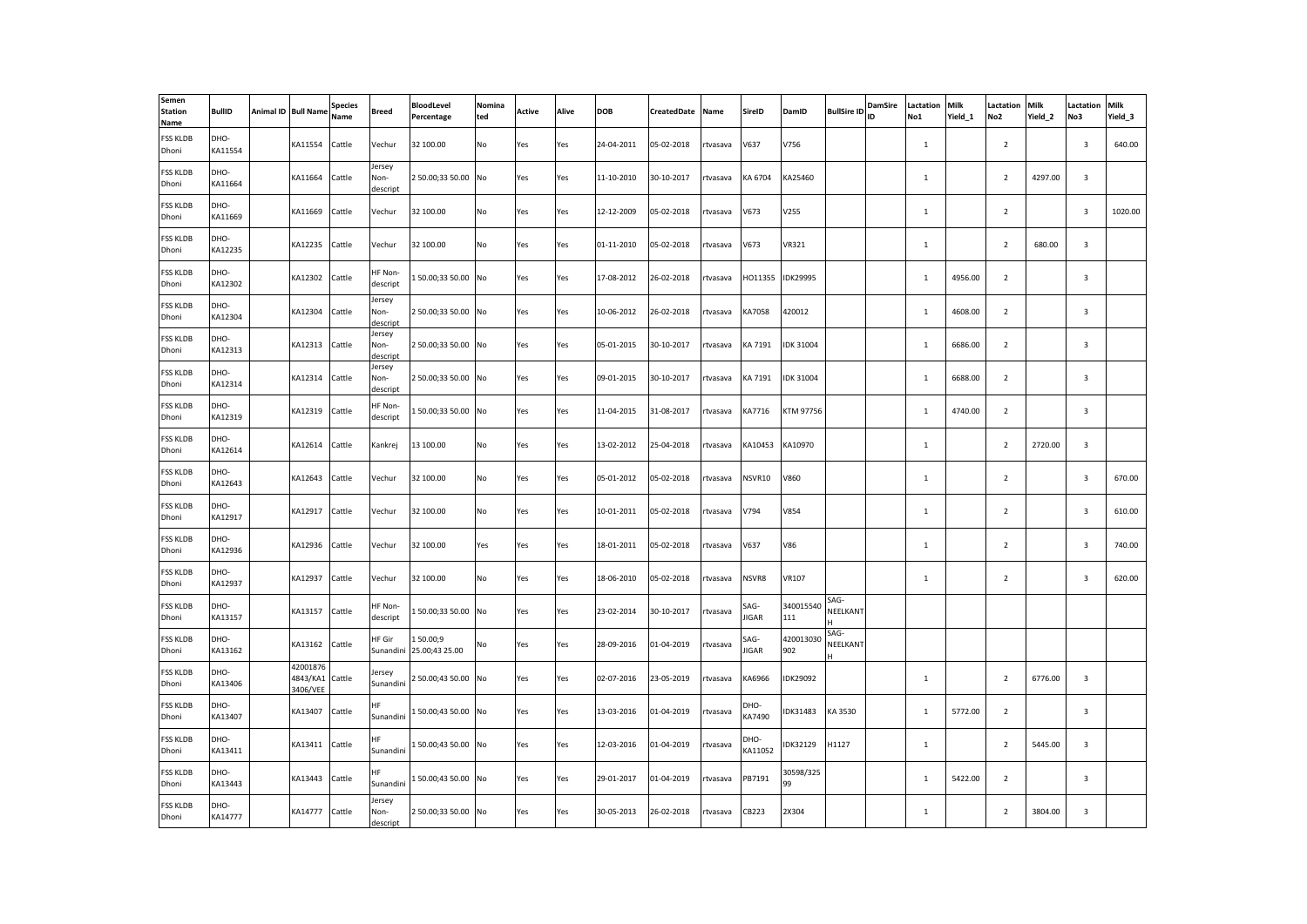| Semen<br><b>Station</b><br>Name | <b>BullID</b>   |                  | Animal ID Bull Name                  | <b>Species</b><br>Name | Breed                      | <b>BloodLevel</b><br>Percentage | Nomina<br>ted | Active | Alive | <b>DOB</b> | CreatedDate | Name     | SireID          | DamID             | <b>BullSire ID</b> | <b>DamSire</b><br>ID | Lactation<br>No1 | Milk<br>Yield 1 | Lactation<br>No <sub>2</sub> | <b>Milk</b><br>Yield 2 | Lactation<br>No3        | Milk<br>Yield_3 |
|---------------------------------|-----------------|------------------|--------------------------------------|------------------------|----------------------------|---------------------------------|---------------|--------|-------|------------|-------------|----------|-----------------|-------------------|--------------------|----------------------|------------------|-----------------|------------------------------|------------------------|-------------------------|-----------------|
| <b>FSS KLDB</b><br>Dhoni        | DHO-<br>KA14790 |                  | KA14790/<br><b>ROBBEN</b>            | Cattle                 | Jersey<br>Sunandini        | 2 50.00;43 50.00                | No            | Yes    | Yes   | 09-03-2012 | 17-07-2018  | rtvasava | CB 223          | X460              |                    |                      | $\mathbf{1}$     | 3050.00         | $\overline{2}$               |                        | $\overline{\mathbf{3}}$ |                 |
| <b>FSS KLDB</b><br>Dhoni        | DHO-<br>KA15304 |                  | SUNKIST/<br>KA15304                  | Cattle                 | lersey<br>Sunandini        | 2 50.00;43 50.00                | No            | Yes    | Yes   | 25-06-2015 | 18-10-2018  | tvasava  | KA7296          | KA14917           |                    |                      | $\mathbf{1}$     |                 | $\overline{2}$               |                        | $\overline{\mathbf{3}}$ | 3761.70         |
| <b>FSS KLDB</b><br>Dhoni        | DHO-<br>KA15306 |                  | KA15306/<br>NATROSS/<br>42001876     | Cattle                 | HF.<br>Sunandini           | 150.00;4350.00 No               |               | Yes    | Yes   | 28-06-2015 | 20-11-2018  | rtvasava | KA7716          | KA14837           |                    |                      | $\mathbf{1}$     |                 | $\overline{2}$               |                        | $\overline{\mathbf{3}}$ | 4371.60         |
| <b>FSS KLDB</b><br>Dhoni        | DHO-<br>KA15311 |                  | KA15311                              | Cattle                 | HF Non-<br>descript        | 150.00;3350.00                  | No            | Yes    | Yes   | 18-07-2015 | 31-08-2017  | tvasava  | KA7490          | KA14876           |                    |                      | $\mathbf{1}$     | 4255.00         | $\overline{2}$               |                        | $\overline{\mathbf{3}}$ |                 |
| <b>FSS KLDB</b><br>Dhoni        | DHO-<br>KA15322 |                  | KA15322/<br>TOPAZ                    | Cattle                 | HF.<br>Sunandini           | 150.00;4350.00                  | No            | Yes    | Yes   | 25-08-2015 | 08-11-2019  | rtvasava | HO10644         | KA 14838          |                    |                      | $\mathbf{1}$     |                 | $\overline{2}$               |                        | $\overline{\mathbf{3}}$ | 3707.20         |
| <b>FSS KLDB</b><br>Dhoni        | DHO-<br>KA15326 |                  | KA15326/<br>RENSHAW                  | Cattle                 | ΗF<br>Sunandini            | 150.00;4350.00 No               |               | Yes    | Yes   | 09-09-2015 | 05-09-2018  | tvasava  | HO11630         | KA14861           |                    |                      | $\mathbf{1}$     |                 | $\overline{2}$               | 4054.20                | $\overline{\mathbf{3}}$ |                 |
| <b>FSS KLDB</b><br>Dhoni        | DHO-<br>KA15339 |                  | KA15339                              | Cattle                 | ΗF<br>Sunandini            | 150.00;4350.00 No               |               | Yes    | Yes   | 19-11-2015 | 02-04-2019  | rtvasava | KA7490          | KA14914           |                    |                      | $\mathbf{1}$     | 4948.00         | $\overline{2}$               |                        | $\mathbf{3}$            |                 |
| <b>FSS KLDB</b><br>Dhoni        | DHO-<br>KA15449 |                  | KA15449                              | Cattle                 | HF Non-<br>descript        | 150.00;3350.00 No               |               | Yes    | Yes   | 21-12-2014 | 30-10-2017  | rtvasava |                 | HO 10644 KA 14843 |                    |                      | $\mathbf{1}$     | 3619.00         | $\overline{2}$               |                        | $\overline{\mathbf{3}}$ |                 |
| <b>FSS KLDB</b><br>Dhoni        | DHO-<br>KA15593 |                  | KA15593                              | Cattle                 | HF Non-<br>descript        | 50.00;33 50.00                  | No            | Yes    | Yes   | 01-06-2014 | 30-10-2017  | tvasava  | KA 7490         | KA14876           |                    |                      | $1\,$            | 4255.00         | $\overline{2}$               |                        | $\mathbf{3}$            |                 |
| <b>FSS KLDB</b><br>Dhoni        | DHO-<br>KA15594 |                  | KA15594                              | Cattle                 | HF Non-<br>descript        | 150.00;3350.00 No               |               | Yes    | Yes   | 02-06-2014 | 26-02-2018  | rtvasava | HO10644         | KA14838           |                    |                      | $\mathbf{1}$     | 3707.00         | $\overline{2}$               |                        | $\overline{\mathbf{3}}$ |                 |
| <b>FSS KLDB</b><br>Dhoni        | DHO-<br>KA16079 |                  | TOPICURE Cattle                      |                        | ΗF<br>Sahiwal<br>Sunandini | L 50.00;28<br>25.00;43 25.00    | No            | Yes    | Yes   | 25-09-2015 | 21-11-2019  | tvasava  | HFS20           | KA15654           |                    |                      | $\mathbf{1}$     |                 | $\overline{2}$               |                        | $\overline{\mathbf{3}}$ | 3566.00         |
| <b>FSS KLDB</b><br>Dhoni        | DHO-<br>KA16080 |                  | KA16080/<br>RAPID<br><b>FIRE</b>     | Cattle                 | lersey<br>Sunandini        | 2 50.00;43 50.00                | No            | Yes    | Yes   | 13-10-2015 | 04-10-2018  | rtvasava | KA7191          | KA15639           |                    |                      | $\mathbf{1}$     |                 | $\overline{2}$               | 3589.00                | $\mathbf{3}$            |                 |
| <b>FSS KLDB</b><br>Dhoni        | DHO-<br>KA16502 |                  | KA16502                              | Cattle                 | Gir                        | 9 100.00                        | No            | Yes    | Yes   | 27-04-2014 | 05-02-2018  | rtvasava | $SAG-G-1$       | 340075983<br>766  |                    |                      |                  |                 |                              |                        |                         |                 |
| <b>FSS KLDB</b><br>Dhoni        | DHO-<br>KA16505 | 3400583<br>4460  | KA16505/<br>34005837<br>4460/SNA     | Cattle                 | HF<br>Sahiwal<br>Kankrej   | 150.00;28<br>25.00;13 25.00     | Yes           | Yes    | Yes   | 11-03-2015 | 16-10-2018  | tvasava  | SAG-HFS-<br>134 | 340021894<br>615  |                    |                      |                  |                 |                              |                        |                         |                 |
| <b>FSS KLDB</b><br>Dhoni        | DHO-<br>KA16508 |                  | KA16508                              | Cattle                 | HF.<br>Sahiwal             | 150.00;2850.00 No               |               | Yes    | Yes   | 18-05-2015 | 31-08-2017  | rtvasava | SAG-HFS-<br>134 | 340006060<br>601  | KF-6442            |                      |                  |                 |                              |                        |                         |                 |
| <b>FSS KLDB</b><br>Dhoni        | DHO-<br>KA16509 |                  | KA16509                              | Cattle                 | HF Non-<br>descript        | 150.00;3350.00 No               |               | Yes    | Yes   | 10-04-2015 | 31-08-2017  | tvasava  | SAG-<br>MAHADE  | 340023010<br>433  | 18014374           |                      |                  |                 |                              |                        |                         |                 |
| <b>FSS KLDB</b><br>Dhoni        | DHO-<br>KA16510 |                  | NIKOLAY/<br>KA16510                  | Cattle                 | HF Non-<br>descript        | 150.00;3350.00                  | No            | Yes    | Yes   | 21-06-2015 | 18-10-2018  | rtvasava | SAG-HFS-<br>25  | 340023355<br>718  | <b>BELLNOA</b>     |                      |                  |                 |                              |                        |                         |                 |
| <b>FSS KLDB</b><br>Dhoni        | DHO-<br>KA16511 |                  | KA16511                              | Cattle                 | ΗF<br>Sahiwal              | 150.00;2850.00                  | No            | Yes    | Yes   | 22-05-2015 | 31-08-2017  | rtvasava | SAG-HFS-<br>121 | 340022355<br>951  | SAG-Bipul          |                      | $\mathbf{1}$     | 4543.00         | $\overline{2}$               |                        | $\overline{\mathbf{3}}$ |                 |
| <b>FSS KLDB</b><br>Dhoni        | DHO-<br>KA16512 | 34006619<br>5248 |                                      | Cattle                 | HF Gir<br>Sahiwal          | 150.00;9<br>37.50;28 12.50      | No            | Yes    | Yes   | 24-07-2015 | 18-11-2019  | rtvasava | SAG-HFS-<br>134 | 340067832<br>500  |                    |                      |                  |                 |                              |                        |                         |                 |
| <b>FSS KLDB</b><br>Dhoni        | DHO-<br>KA16633 |                  | KA16633                              | Cattle                 | HF<br>Sahiwal<br>Sunandini | 150.00;28<br>25.00;43 25.00     | No            | Yes    | Yes   | 13-09-2015 | 01-04-2019  | rtvasava | SAG-HFS-<br>25  | 340029007<br>170  | <b>BELLNOA</b>     |                      |                  |                 |                              |                        |                         |                 |
| <b>FSS KLDB</b><br>Dhoni        | DHO-<br>KA16637 | 34006918<br>9076 | 34006918<br>9076/KA1 Cattle<br>6637- |                        | HF.<br>Sahiwal             | 175.00;28 25.00                 | Yes           | Yes    | Yes   | 23-10-2015 | 23-05-2019  | rtvasava | SAG-HFS-<br>95  | 340021849<br>687  |                    |                      |                  |                 |                              |                        |                         |                 |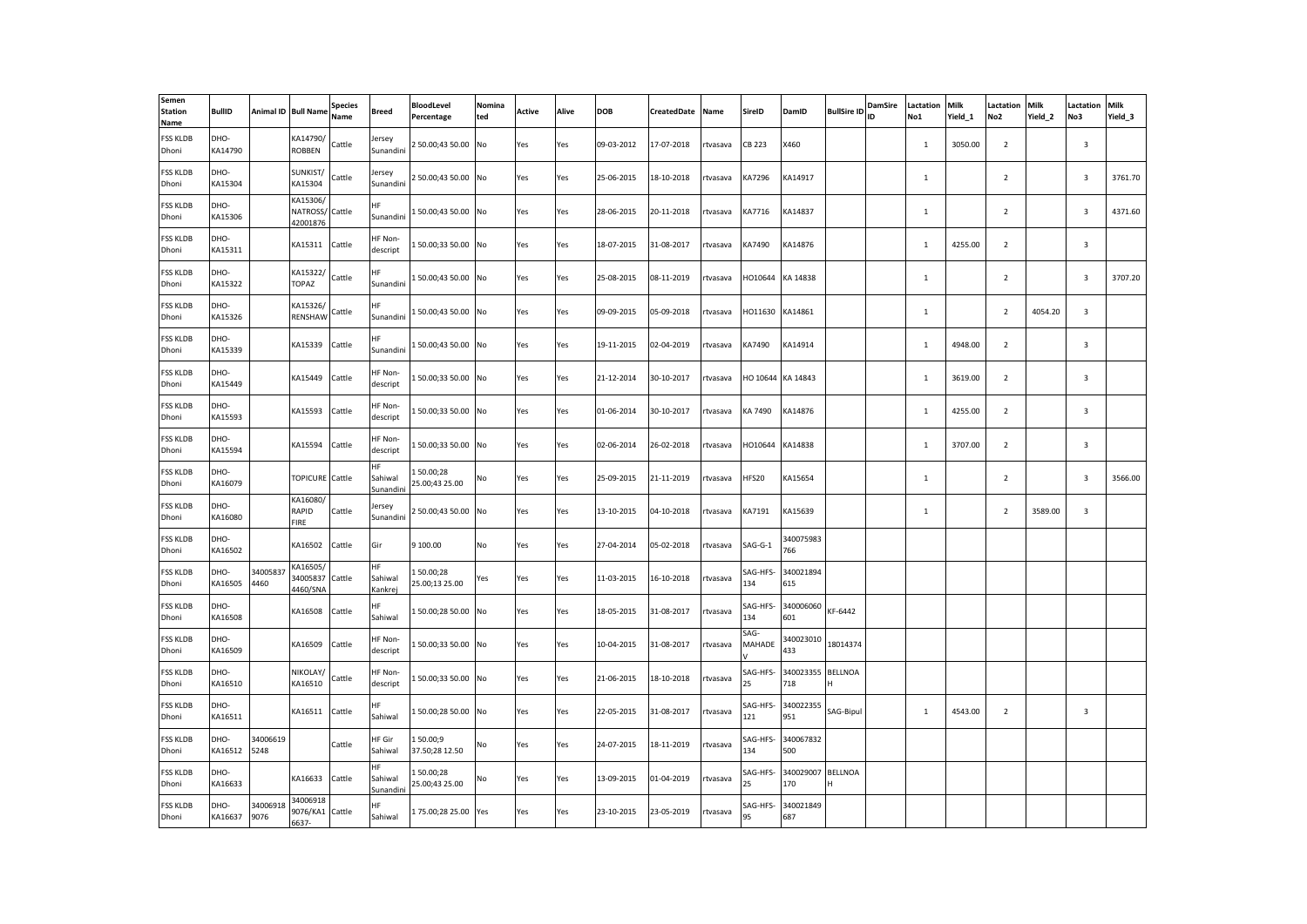| Semen<br><b>Station</b><br>Name | <b>BullID</b>         |                  | Animal ID Bull Name                 | <b>Species</b><br>Name | <b>Breed</b>               | BloodLevel<br>Percentage    | Nomina<br>ted | Active | Alive | DOB        | CreatedDate | Name     | SireID               | DamID            | <b>BullSire ID</b> | DamSire<br>ID | Lactation<br>No1 | Milk<br>Yield_1 | Lactation<br>No <sub>2</sub> | Milk<br>Yield_2 | .actation<br>No3        | Milk<br>Yield 3 |
|---------------------------------|-----------------------|------------------|-------------------------------------|------------------------|----------------------------|-----------------------------|---------------|--------|-------|------------|-------------|----------|----------------------|------------------|--------------------|---------------|------------------|-----------------|------------------------------|-----------------|-------------------------|-----------------|
| <b>FSS KLDB</b><br>Dhoni        | DHO-<br>KA16640       |                  | KA16640                             | Cattle                 | ΗF<br>Sahiwal<br>Sunandini | 150.00:28<br>25.00;43 25.00 | No            | Yes    | Yes   | 01-11-2015 | 01-04-2019  | rtvasava | SAG-HFS-<br>108      | 340061986<br>30  | KF-6442            |               | $\mathbf 1$      |                 | $\overline{2}$               |                 | $\overline{\mathbf{3}}$ | 5424.00         |
| <b>FSS KLDB</b><br>Dhoni        | DHO-<br>KA16641       |                  | KA16641                             | Cattle                 | ΗF<br>Sahiwal<br>Sunandini | 50.00;28<br>25.00;43 25.00  | No            | Yes    | Yes   | 09-10-2015 | 01-04-2019  | rtvasava | SAG-HFS-<br>66       | 340006198<br>652 | SAG-BOSS           |               |                  |                 |                              |                 |                         |                 |
| <b>FSS KLDB</b><br>Dhoni        | DHO-<br>KA16646       | 34006966<br>6918 |                                     | Cattle                 | HF.<br>Sahiwal<br>Non-     | 150.00;28<br>25.00;33 25.00 | No            | Yes    | Yes   | 11-12-2015 | 18-11-2019  | rtvasava | SAG-HFS-<br>33       | 340032957<br>333 |                    |               |                  |                 |                              |                 |                         |                 |
| <b>FSS KLDB</b><br>Dhoni        | DHO-<br>KA16647       | 4300115<br>2366  | KA16647/<br>43001155<br>2366        | Cattle                 | Jersey<br>Sahiwal<br>Non-  | 50.00;28<br>25.00;33 25.00  | No            | Yes    | Yes   | 19-08-2015 | 16-10-2018  | rtvasava | NJF-JL31             | 130039890<br>374 |                    |               |                  |                 |                              |                 |                         |                 |
| <b>FSS KLDB</b><br>Dhoni        | DHO-<br>KA16648       | 4300081<br>0772  | KA16648/<br>13000814<br>0772        | Cattle                 | Jersey<br>Sahiwal<br>Non-  | 250.00;28<br>25.00;33 25.00 | Yes           | Yes    | Yes   | 16-08-2015 | 16-10-2018  | rtvasava | NJF-JL31             | 430041674<br>907 |                    |               |                  |                 |                              |                 |                         |                 |
| <b>FSS KLDB</b><br>Dhoni        | DHO-<br>KA16650       |                  | KA16650                             | Cattle                 |                            | Red Sindhi 27 100.00        | No            | Yes    | Yes   | 25-05-2016 | 25-04-2018  | rtvasava | 180                  | 8046             |                    |               | <sup>1</sup>     |                 | $\overline{2}$               |                 | $\overline{\mathbf{3}}$ | 3026.00         |
| <b>FSS KLDB</b><br>Dhoni        | DHO-<br>KA17244       | 18001000<br>0772 |                                     | Cattle                 | Rathi                      | 25 100.00                   | Yes           | Yes    | Yes   | 17-12-2015 | 25-11-2019  | rtvasava | ABC-RH-<br>283       | 180000669<br>810 |                    |               |                  |                 |                              |                 |                         |                 |
| <b>FSS KLDB</b><br>Dhoni        | DHO-<br>KA17261       |                  | KA17261                             | Cattle                 | HF<br>Sahiwal<br>Sunandin  | 150.00;28<br>25.00;43 25.00 | No            | Yes    | Yes   | 20-12-2015 | 01-04-2019  | rtvasava | SAG-HFS-<br>108      | 340010736<br>307 | KF-6442            |               |                  |                 |                              |                 |                         |                 |
| <b>FSS KLDB</b><br>Dhoni        | DHO-<br>KA17264       | 39001267<br>4530 | KA17264/<br>SHOW<br><b>NUFF/390</b> | Cattle                 | Jersey<br>Sahiwal<br>Non-  | 250.00;28<br>12.50;33 37.50 | Yes           | Yes    | Yes   | 12-02-2016 | 17-09-2018  | rtvasava | NDL-CBJY-<br>137     | 380043631<br>028 |                    |               |                  |                 |                              |                 |                         |                 |
| <b>FSS KLDB</b><br>Dhoni        | DHO-<br>KA17291       | 43003177<br>6445 | KA17291/<br>MAESTRO                 | Cattle                 | Jersey<br>Sahiwal<br>Non-  | 250.00;28<br>25.00;33 25.00 | Yes           | Yes    | Yes   | 04-01-2016 | 08-11-2019  | rtvasava | NJF-JL31             | 430023532<br>040 |                    |               |                  |                 |                              |                 |                         |                 |
| <b>FSS KLDB</b><br>Dhoni        | DHO-<br>KA17294       | 42001324<br>8048 |                                     | Cattle                 | ΗF<br>Sunandini            | 150.00;4350.00              | No            | Yes    | Yes   | 08-06-2016 | 18-11-2019  | tvasava  | SAG-<br><b>IIGAR</b> | 420013248<br>356 |                    |               |                  |                 |                              |                 |                         |                 |
| <b>FSS KLDB</b><br>Dhoni        | DHO-<br>KA17298       | 43003992<br>8078 | RAMBO                               | Cattle                 | Jersey<br>Sahiwal<br>Non-  | 250.00;28<br>25.00;33 25.00 | No            | Yes    | Yes   | 21-03-2016 | 18-11-2019  | rtvasava | SAG-JS-54            | 430041517<br>643 |                    |               |                  |                 |                              |                 |                         |                 |
| <b>FSS KLDB</b><br>Dhoni        | DHO-<br>KA17821       |                  | KA17821/<br>SAAHO                   | Cattle                 | Sahiwal                    | 28 100.00                   | No            | Yes    | Yes   | 25-07-2016 | 20-05-2020  | rtvasava | SAG-S-34             | 72/84457         |                    |               | $\overline{1}$   |                 | $\overline{2}$               | 3100.00         | $\overline{\mathbf{3}}$ |                 |
| <b>FSS KLDB</b><br>Dhoni        | DHO-<br>KA17822       |                  | KA17822/<br>SANTNER                 | Cattle                 | Sahiwal                    | 28 100.00                   | No            | Yes    | Yes   | 10-04-2016 | 20-05-2020  | rtvasava | SAG-S-34             | 2231             |                    |               | 1                | 2400.00         | $\overline{2}$               |                 | $\overline{3}$          |                 |
| <b>FSS KLDB</b><br>Dhoni        | DHO-<br>KA17823       |                  | KA17823                             | Cattle                 | Gir                        | 9 100.00                    | No            | Yes    | Yes   | 07-04-2017 | 08-11-2019  | rtvasava | SAG-G-23 108183      |                  |                    |               | $\mathbf{1}$     |                 | $\overline{2}$               | 3400.00         | $\overline{3}$          |                 |
| <b>FSS KLDB</b><br>Dhoni        | DHO-<br>KA5115        |                  | KA5115                              | Cattle                 |                            | Red Sindhi 27 100.00        | No            | Yes    | Yes   | 21-09-2004 | 25-04-2018  | tvasava  | A 013                | C 004            |                    |               | $\mathbf 1$      | 2403.00         | $\overline{2}$               |                 | 3                       |                 |
| <b>FSS KLDB</b><br>Dhoni        | DHO-<br>KA6223        |                  | KA6223                              | Cattle                 | НF<br>Sunandini            | 150.00;4350.00              | No            | Yes    | Yes   | 28-05-1997 | 19-07-2019  | rtvasava | HF2239               | ALP93419         |                    |               | $\mathbf{1}$     |                 | $\overline{2}$               | 11931.00        | 3                       |                 |
| <b>FSS KLDB</b><br>Dhoni        | DHO-<br>KA7136        |                  | KA7136                              | Cattle                 | Jersey<br>Non-<br>descript | 2 50.00;33 50.00            | No            | Yes    | Yes   | 12-07-2001 | 26-02-2018  | tvasava  | KA2957               | KA6460           |                    |               | $\mathbf 1$      | 3748.00         | $\overline{2}$               |                 | 3                       |                 |
| <b>FSS KLDB</b><br>Dhoni        | DHO-<br>KA7490        |                  | KA7490                              | Cattle                 | HF Gir                     | 150.00;950.00               | Yes           | Yes    | Yes   | 16-07-2001 | 05-08-2015  | rtvasava | KA 3530              | ALP95791         |                    |               | $\mathbf{1}$     | 3813.00         | $\overline{2}$               |                 | $\overline{3}$          |                 |
| <b>FSS KLDB</b><br>Dhoni        | DHO-<br><b>KA7747</b> |                  | <b>KA7747</b>                       | Cattle                 | <b>HF Non-</b><br>descript | 150.00;3350.00 Yes          |               | Yes    | Yes   | 26-04-2002 | 17-10-2016  | rtvasava | KA3530               | KA5978           |                    |               | $\mathbf{1}$     | 3975.00         | $\overline{2}$               |                 | $\overline{\mathbf{3}}$ |                 |
| <b>FSS KLDB</b><br>Dhoni        | DHO-<br>KA7771        |                  | KA7771                              | Cattle                 | Jersey<br>Non-<br>descript | 250.00;3350.00 No           |               | Yes    | Yes   | 22-10-2002 | 26-02-2018  | rtvasava | KA4146               | KA4547           |                    |               | $\mathbf{1}$     | 4234.00         | $\overline{2}$               |                 | 3                       |                 |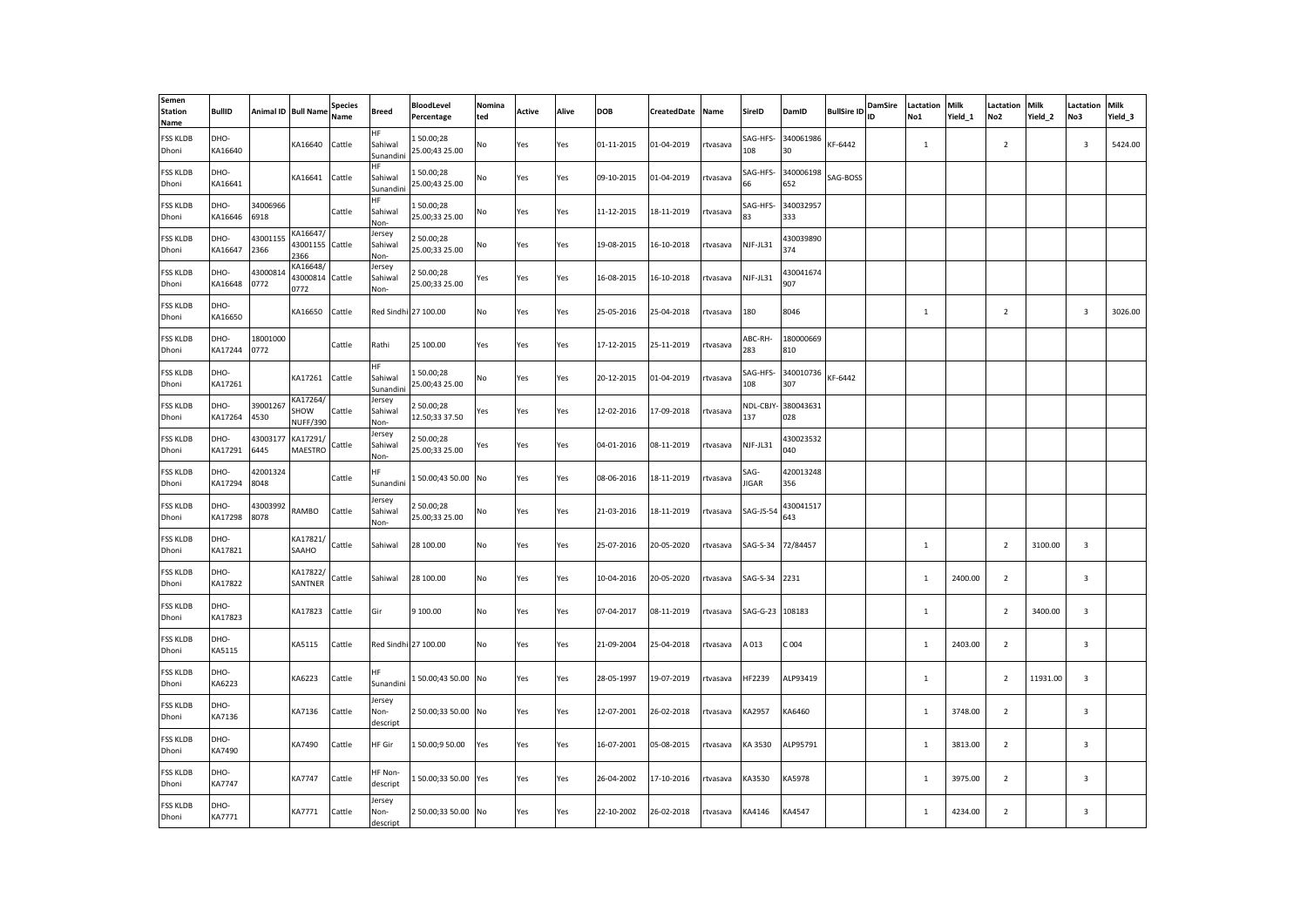| Semen<br><b>Station</b><br>Name | <b>BullID</b>         | Animal ID Bull Name | <b>Species</b><br>Name | Breed                      | <b>BloodLevel</b><br>Percentage | Nomina<br>ted | Active | Alive | <b>DOB</b> | CreatedDate | Name     | SireID        | DamID            | <b>BullSire ID</b> | DamSire<br>ID | Lactation<br>No1 | <b>Milk</b><br>Yield 1 | Lactation<br>No <sub>2</sub> | Milk<br>Yield 2 | Lactation<br>No3        | Milk<br>Yield 3 |
|---------------------------------|-----------------------|---------------------|------------------------|----------------------------|---------------------------------|---------------|--------|-------|------------|-------------|----------|---------------|------------------|--------------------|---------------|------------------|------------------------|------------------------------|-----------------|-------------------------|-----------------|
| <b>FSS KLDB</b><br>Dhoni        | DHO-<br>KA8079        | KA8079              | Cattle                 | Jersey<br>Sunandini        | 2 50.00;43 50.00                | Yes           | Yes    | Yes   | 31-12-2002 | 25-06-2019  | rtvasava | <b>J357</b>   | ND01             |                    |               | $\mathbf{1}$     | 3104.00                | $\overline{2}$               |                 | 3                       |                 |
| <b>FSS KLDB</b><br>Dhoni        | DHO-<br>KA8212        | KA8212              | Cattle                 | Jersey<br>Non-<br>descript | 2 50.00;33 50.00 No             |               | Yes    | Yes   | 18-05-2003 | 26-02-2018  | tvasava  | 1464          | KTM54730         |                    |               | $\mathbf 1$      | 4188.00                | $\overline{2}$               |                 | 3                       |                 |
| <b>FSS KLDB</b><br>Dhoni        | DHO-<br>KA8217        | KA8217              | Cattle                 | Jersey<br>Sunandini        | 2 50.00;43 50.00 Yes            |               | Yes    | Yes   | 20-04-2003 | 25-06-2019  | rtvasava | KA2802        | PT1688           |                    |               | $\mathbf{1}$     | 3844.00                | $\overline{2}$               |                 | 3                       |                 |
| <b>FSS KLDB</b><br>Dhoni        | DHO-<br>KA8240        | KA8240              | Cattle                 | HF Non-<br>descript        | 150.00;3350.00 No               |               | Yes    | Yes   | 08-11-2003 | 30-10-2017  | rtvasava | KA3530        | KTM35563         |                    |               | $\mathbf{1}$     | 3917.00                | $\overline{2}$               |                 | 3                       |                 |
| <b>FSS KLDB</b><br>Dhoni        | DHO-<br>KA8676        | KA8676              | Cattle                 | HF.<br>Sunandini           | 150.00;4350.00 Yes              |               | Yes    | Yes   | 22-08-2004 | 25-06-2019  | rtvasava | KA4215        | OIC2222          |                    |               | $\mathbf{1}$     |                        | $\overline{2}$               | 7106.00         | 3                       |                 |
| <b>FSS KLDB</b><br>Dhoni        | DHO-<br>KA8822        | KA8822              | Cattle                 | HF Non-<br>descript        | 150.00;3350.00 No               |               | Yes    | Yes   | 10-12-2004 | 26-02-2018  | rtvasava | KA4515        | OIC2766          |                    |               | $\mathbf 1$      | 4281.00                | $\overline{2}$               |                 | $\overline{3}$          |                 |
| <b>FSS KLDB</b><br>Dhoni        | DHO-<br>KA8823        | KA8823              | Cattle                 | HF Non-<br>descript        | 150.00;3350.00 No               |               | Yes    | Yes   | 19-12-2004 | 30-10-2017  | rtvasava | KA 3530       | KTM60885         |                    |               | 1                | 4696.00                | $\overline{2}$               |                 | $\overline{3}$          |                 |
| <b>FSS KLDB</b><br>Dhoni        | DHO-<br>KA8828        | KA8828              | Cattle                 | HF Non-<br>descript        | 150.00;3350.00 No               |               | Yes    | Yes   | 04-01-2005 | 26-02-2018  | rtvasava | KA4514        | IDK20770         |                    |               | $\mathbf{1}$     | 3760.00                | $\overline{2}$               |                 | 3                       |                 |
| <b>FSS KLDB</b><br>Dhoni        | DHO-<br><b>KA8877</b> | <b>KA8877</b>       | Cattle                 | HF Non-<br>descript        | 150.00;3350.00 No               |               | Yes    | Yes   | 28-09-2005 | 26-02-2018  | rtvasava | KA4514        | 63187            |                    |               | 1                | 3965.00                | $\overline{2}$               |                 | 3                       |                 |
| <b>FSS KLDB</b><br>Dhoni        | DHO-<br>KA9026        | KA9026              | Cattle                 | Jersey<br>Non-<br>descript | 2 50.00;33 50.00 No             |               | Yes    | Yes   | 01-09-2005 | 30-10-2017  | rtvasava | KA5250        | KTM62537         |                    |               | $\mathbf{1}$     | 4032.00                | $\overline{2}$               |                 | 3                       |                 |
| <b>FSS KLDB</b><br>Dhoni        | DHO-<br>KA9036        | KA9036              | Cattle                 | HF Non-<br>descript        | 150.00;3350.00 No               |               | Yes    | Yes   | 30-08-2005 | 26-02-2018  | rtvasava | KA4514        | PT20370          |                    |               | $\mathbf{1}$     | 3765.00                | $\overline{2}$               |                 | 3                       |                 |
| <b>FSS KLDB</b><br>Dhoni        | DHO-<br>KA90886       | 34002209<br>0886    | Cattle                 | HF Gir                     | 150.00:950.00                   | Yes           | Yes    | Yes   | 18-09-2012 | 07-11-2014  | rtvasava | SAG-<br>Nehal | 340023011<br>334 | DARA               |               |                  |                        |                              |                 |                         |                 |
| <b>FSS KLDB</b><br>Dhoni        | DHO-<br>KA9121        | KA9121              | Cattle                 | Jersey<br>Non-<br>descript | 2 50.00;33 50.00 No             |               | Yes    | Yes   | 27-11-2005 | 30-10-2017  | rtvasava | KA4324        | KTM63785         |                    |               | $\mathbf{1}$     | 5169.00                | $\overline{2}$               |                 | $\overline{\mathbf{3}}$ |                 |
| <b>FSS KLDB</b><br>Dhoni        | DHO-<br>KA9169        | KA9169              | Cattle                 | lersey<br>Sunandini        | 2 50.00;43 50.00                | Yes           | Yes    | Yes   | 03-11-2005 | 28-07-2020  | abadmn   | CB233         | X265             |                    |               | $\mathbf{1}$     | 3657.00                | $\overline{2}$               |                 | 3                       |                 |
| <b>FSS KLDB</b><br>Dhoni        | DHO-<br>KA9343        | KA9343              | Cattle                 | HF Non-<br>descript        | 150.00;3350.00 No               |               | Yes    | Yes   | 19-04-2006 | 30-10-2017  | rtvasava | KA 6222       | KTM67061         |                    |               | <sup>1</sup>     | 4245.00                | $\overline{2}$               |                 | $\overline{3}$          |                 |
| <b>FSS KLDB</b><br>Dhoni        | DHO-<br>KA95394       | 34004979<br>5394    | Cattle                 | HF Gir                     | 150.00;950.00                   | No            | Yes    | Yes   | 15-01-2013 | 07-11-2014  | tvasava  | SAG-<br>Nehal | 340010469<br>133 | DARA               |               |                  |                        |                              |                 |                         |                 |
| <b>FSS KLDB</b><br>Dhoni        | DHO-<br>KA9564        | KA9564              | Cattle                 | lersey<br>Sunandini        | 2 50.00;43 50.00 Yes            |               | Yes    | Yes   | 09-09-2006 | 28-07-2020  | abadmn   | KA5390        | KA18703          |                    |               | $\mathbf{1}$     | 3862.00                | $\overline{2}$               |                 | 3                       |                 |
| <b>FSS KLDB</b><br>Dhoni        | DHO-<br>KA9565        | KA9565              | Cattle                 | Jersey<br>Non-<br>descript | 2 50.00;33 50.00 No             |               | Yes    | Yes   | 03-09-2006 | 30-10-2017  | tvasava  | KA5080        | 21374            |                    |               | $\mathbf 1$      |                        | $\overline{2}$               | 4046.00         | 3                       |                 |
| <b>FSS KLDB</b><br>Dhoni        | DHO-<br>KA9572        | KA9572              | Cattle                 | HF Non-<br>descript        | 150.00;3350.00 No               |               | Yes    | Yes   | 20-08-2006 | 26-02-2018  | rtvasava | KA4215        | PM23091          |                    |               | $\mathbf{1}$     | 4034.00                | $\overline{2}$               |                 | 3                       |                 |
| <b>FSS KLDB</b><br>Dhoni        | DHO-<br>KA9573        | KA9573              | Cattle                 | Jersey<br>Non-<br>descript | 250.00;3350.00 No               |               | Yes    | Yes   | 29-08-2006 | 30-10-2017  | rtvasava | KA5080        | <b>IDK13773</b>  |                    |               | $\mathbf 1$      | 4145.00                | $\overline{2}$               |                 | $\overline{3}$          |                 |
| <b>FSS KLDB</b><br>Dhoni        | DHO-<br>KA9578        | KA9578              | Cattle                 | Jersey<br>Non-<br>descript | 250.00;3350.00 No               |               | Yes    | Yes   | 09-10-2006 | 30-10-2017  | rtvasava | KA6222        | 62848            |                    |               | 1                | 3636.00                | $\overline{2}$               |                 | $\overline{3}$          |                 |